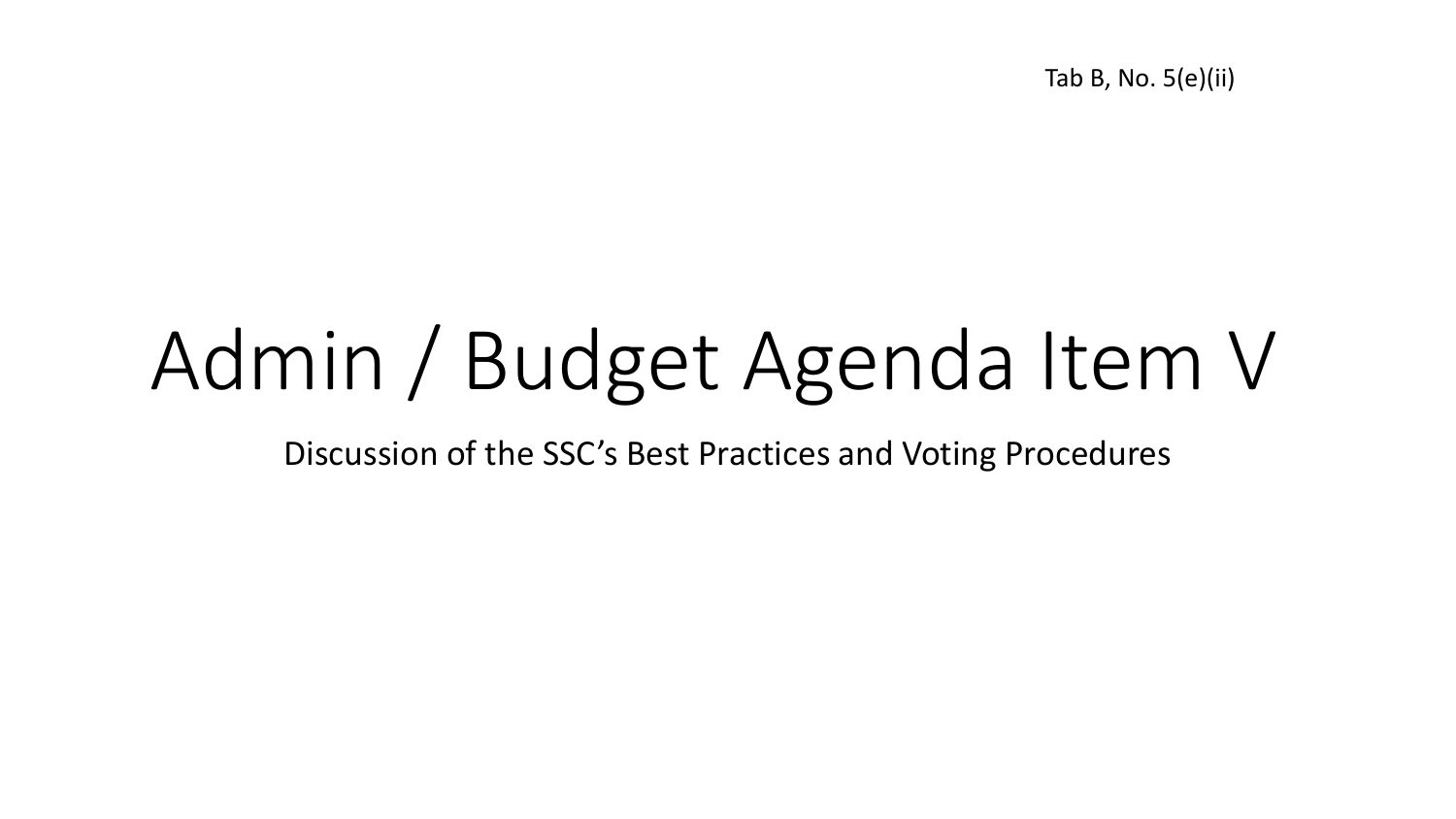#### **Motion: To accept the edits to the SSC's Best Practices and Voting Procedures as written:**

When the SSC is acting as the peer review body for a stock assessment or other study, an SSC member(s) should abstain from any motions and voting on the issue of BSIA if they have served as the analytical lead, or principal or co-principal investigator, or had any direct participation as a member of the analytical team. During the BSIA deliberations the SSC member(s) is free to participate in the discussion, answer questions, and provide pertinent expertise and feedback to the SSC. After a decision has been reached on BSIA, the SSC member(s) is at liberty to motion and vote on remaining management advice (e.g., catch limits, appropriateness of allocation calculations, decision tools developed to inform management action).

#### *Motion carried without opposition***.**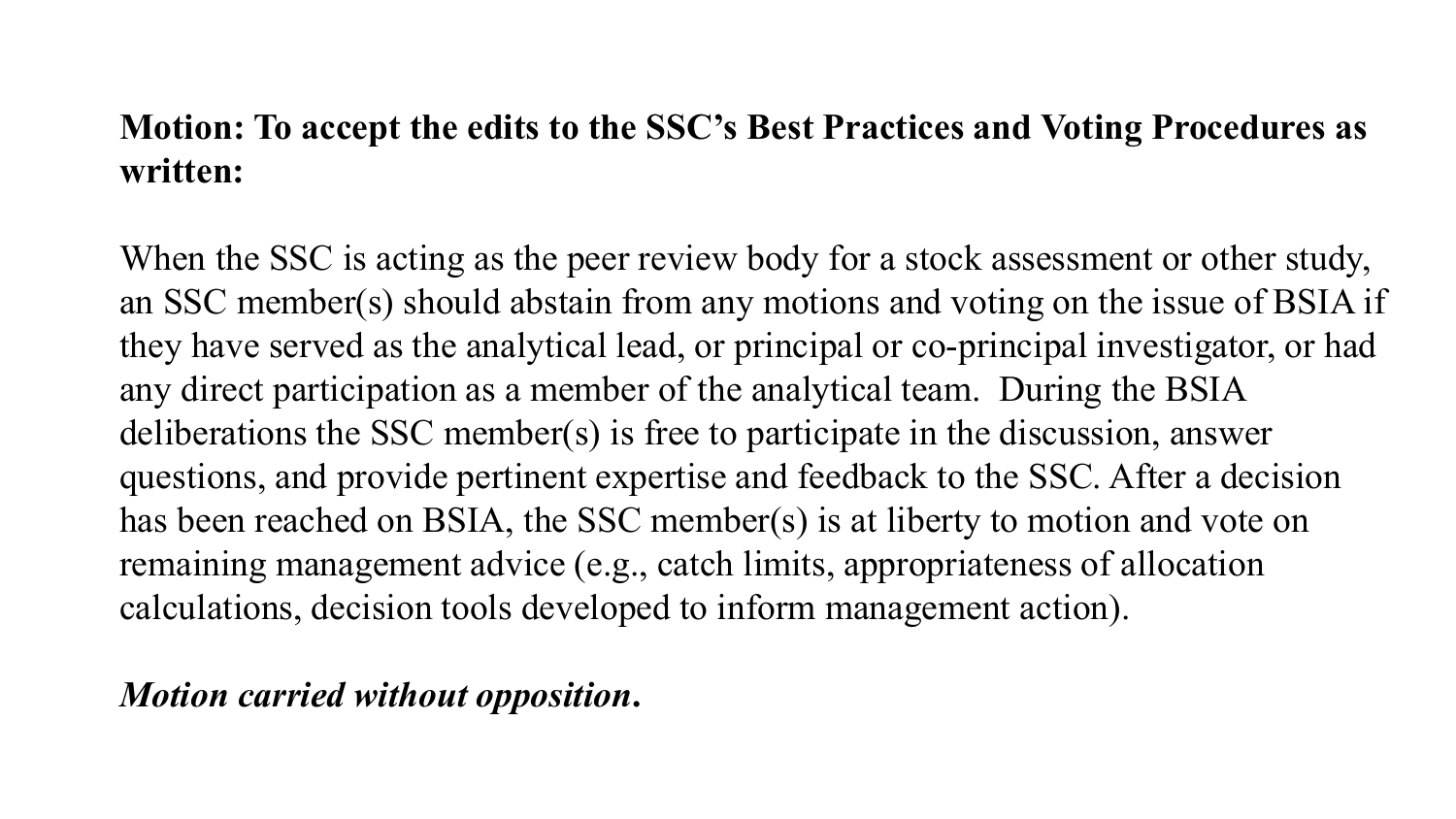### Mackerel Agenda Item V

Clarification of Gulf King Mackerel Commercial Historical Landings Data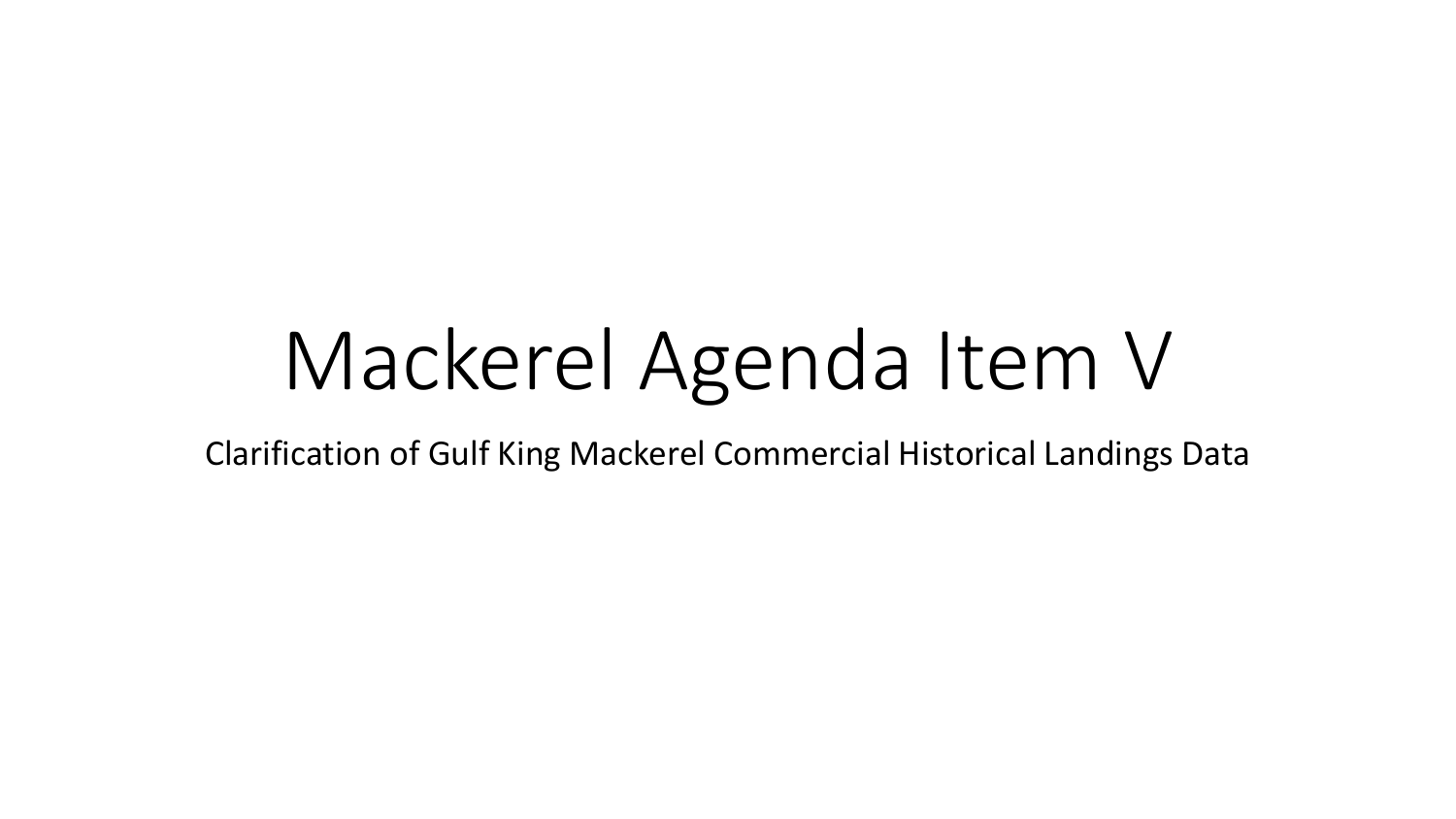Influence of CHTS/FES changes on the management advice for Gulf King Mackerel

| DATA / Model Used    | Model 1 | <b>Model 2</b> | <b>Model 3</b> | Model 4 |
|----------------------|---------|----------------|----------------|---------|
| <b>Terminal Year</b> | 2012    | 2012           | 2012           | 2017    |
| <b>SEDAR 38</b>      | X       |                |                |         |
| <b>SEDAR 38U</b>     |         |                |                |         |
| <b>CHTS</b>          | X       |                |                |         |
| <b>FES</b>           |         | X              |                |         |
| <b>Shimp 2012</b>    | Χ       | Χ              |                |         |
| Shrimp 2020          |         |                |                |         |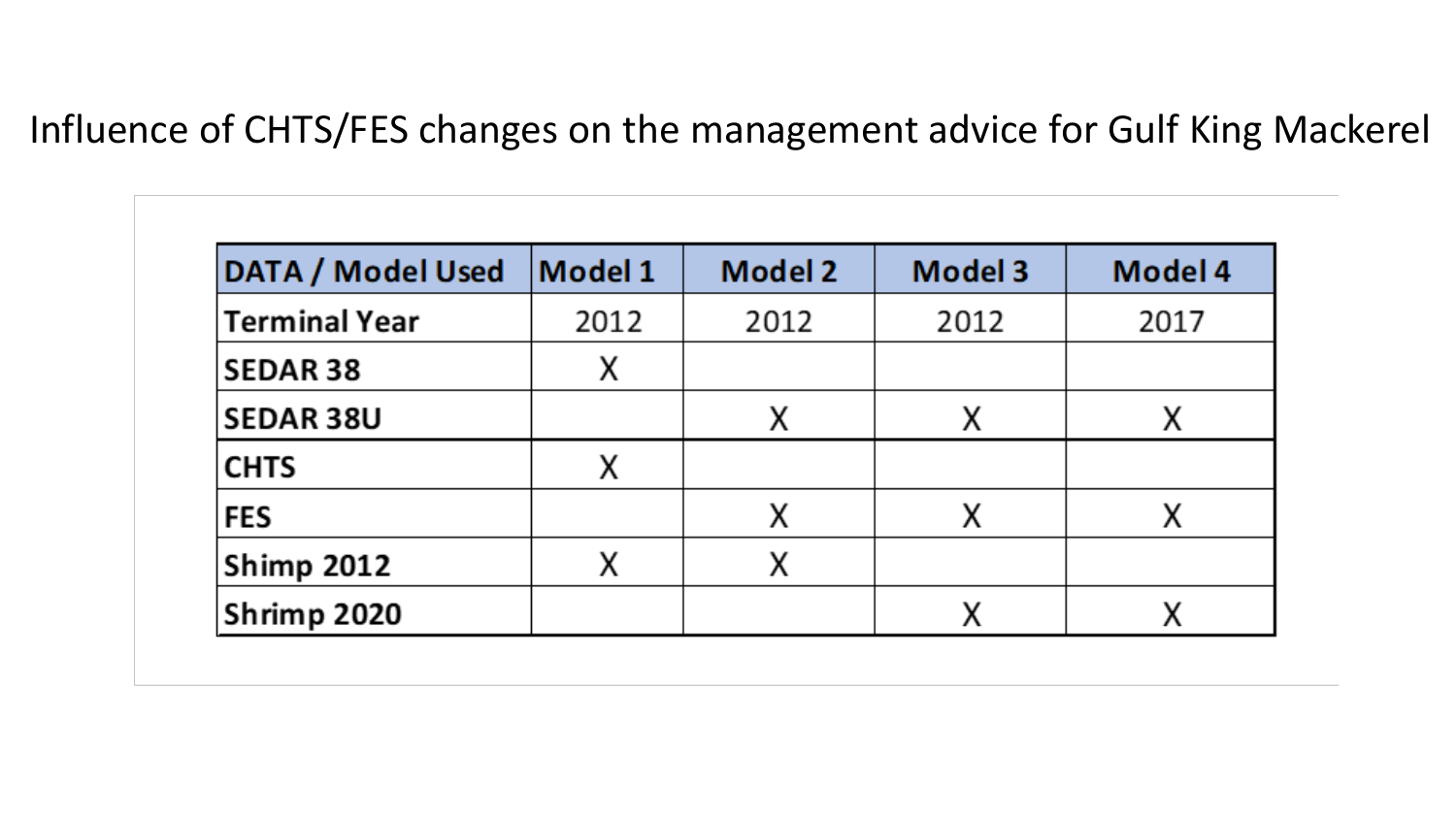

ABC projections for Gulf of Mexico King Mackerel from the four model configuration considered in this study.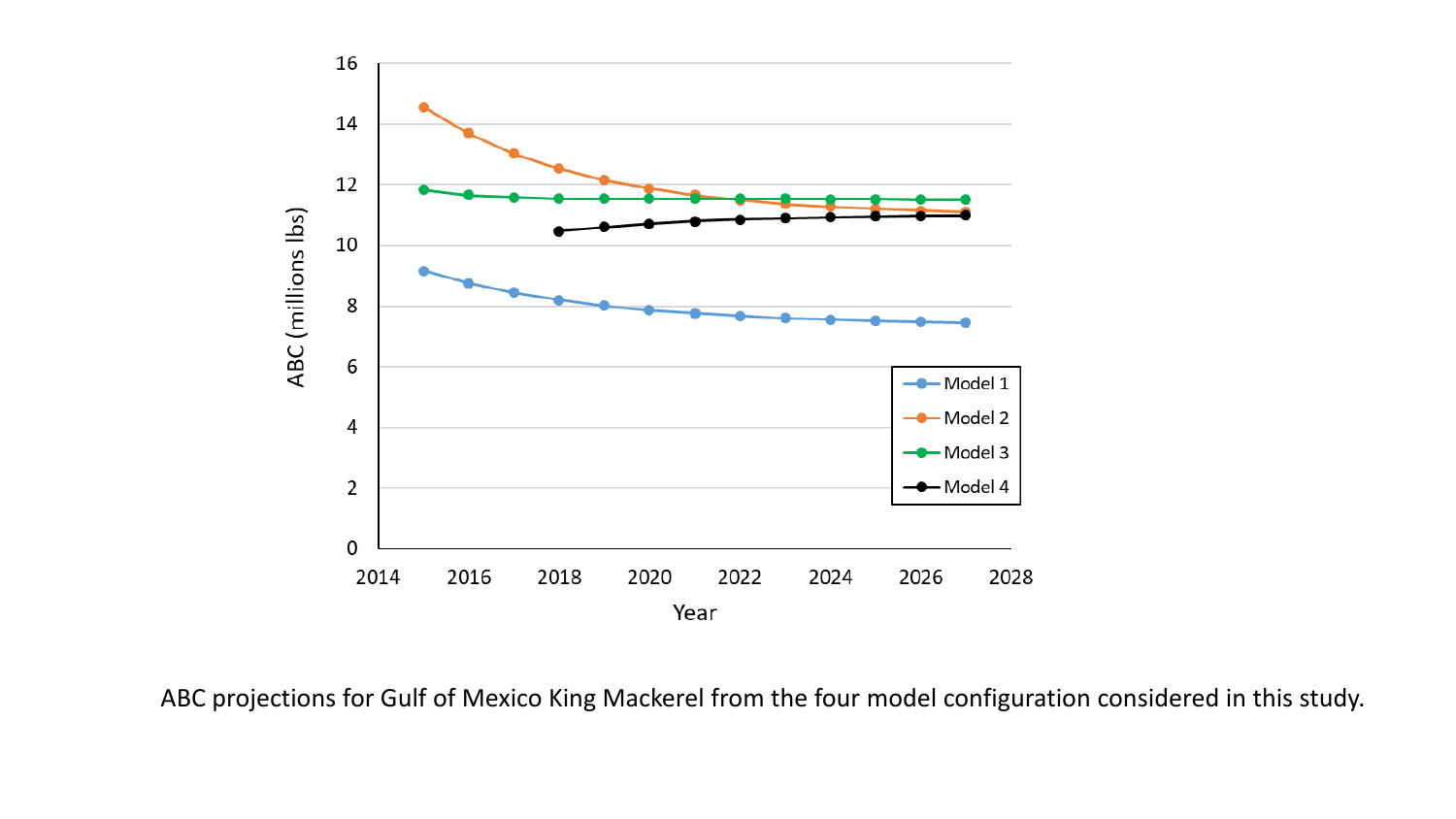

Percent differences between the baseline model (SEDAR 38) ABC projections and the ABCs for the three other model configurations considered in this study for Gulf of Mexico King Mackerel.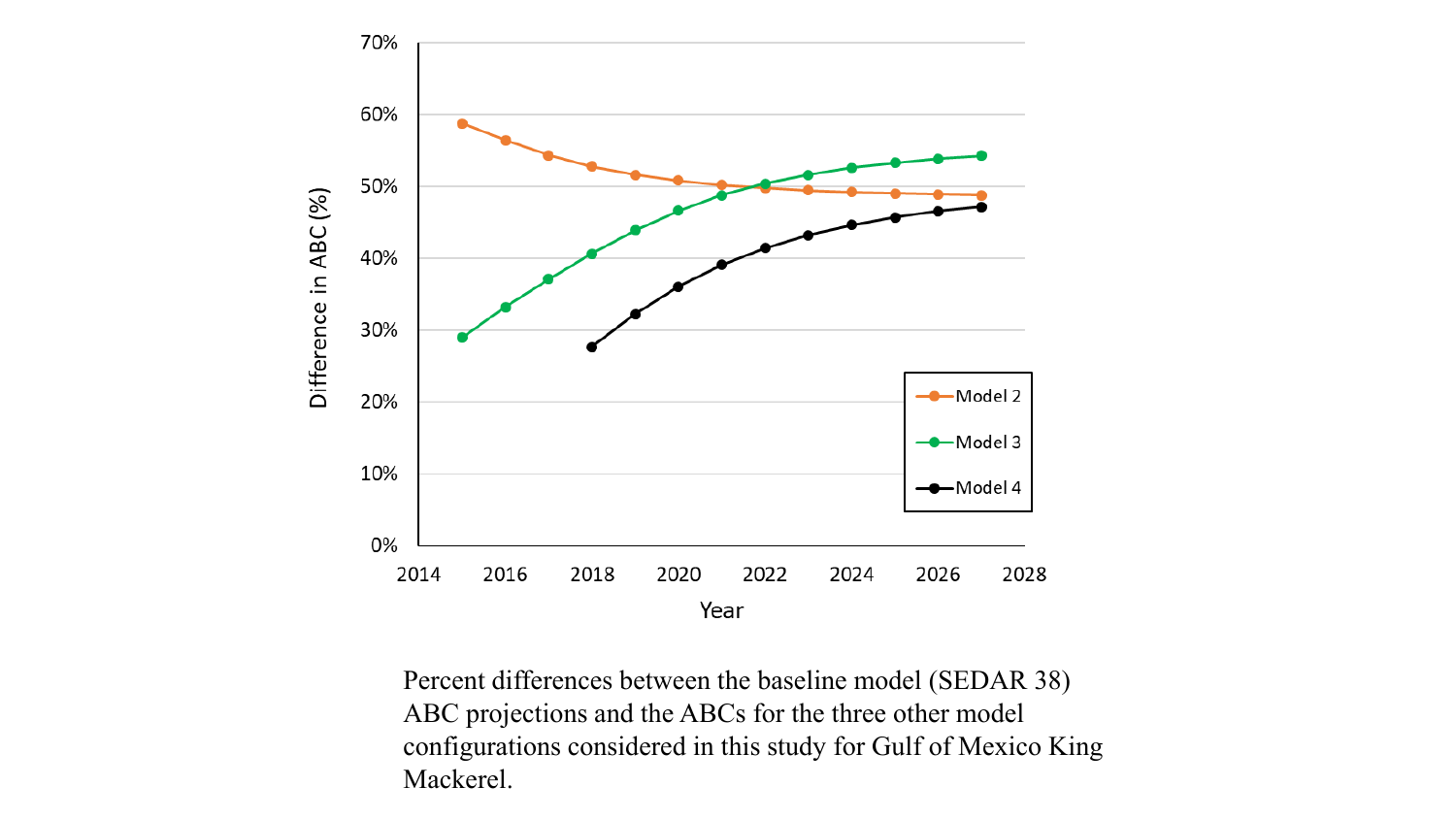### • SEFSC noted that when the new MRIP-FES statistics are introduced in Model 2, which is the new SEDAR 38U model, other parameter estimates are also re-estimated, which can affect model outputs.

• Due to the other changes in the model configuration, the effect of using MRIP-FES data instead of MRIP-CHTS is less clear than in assessment efforts for other recently examined species.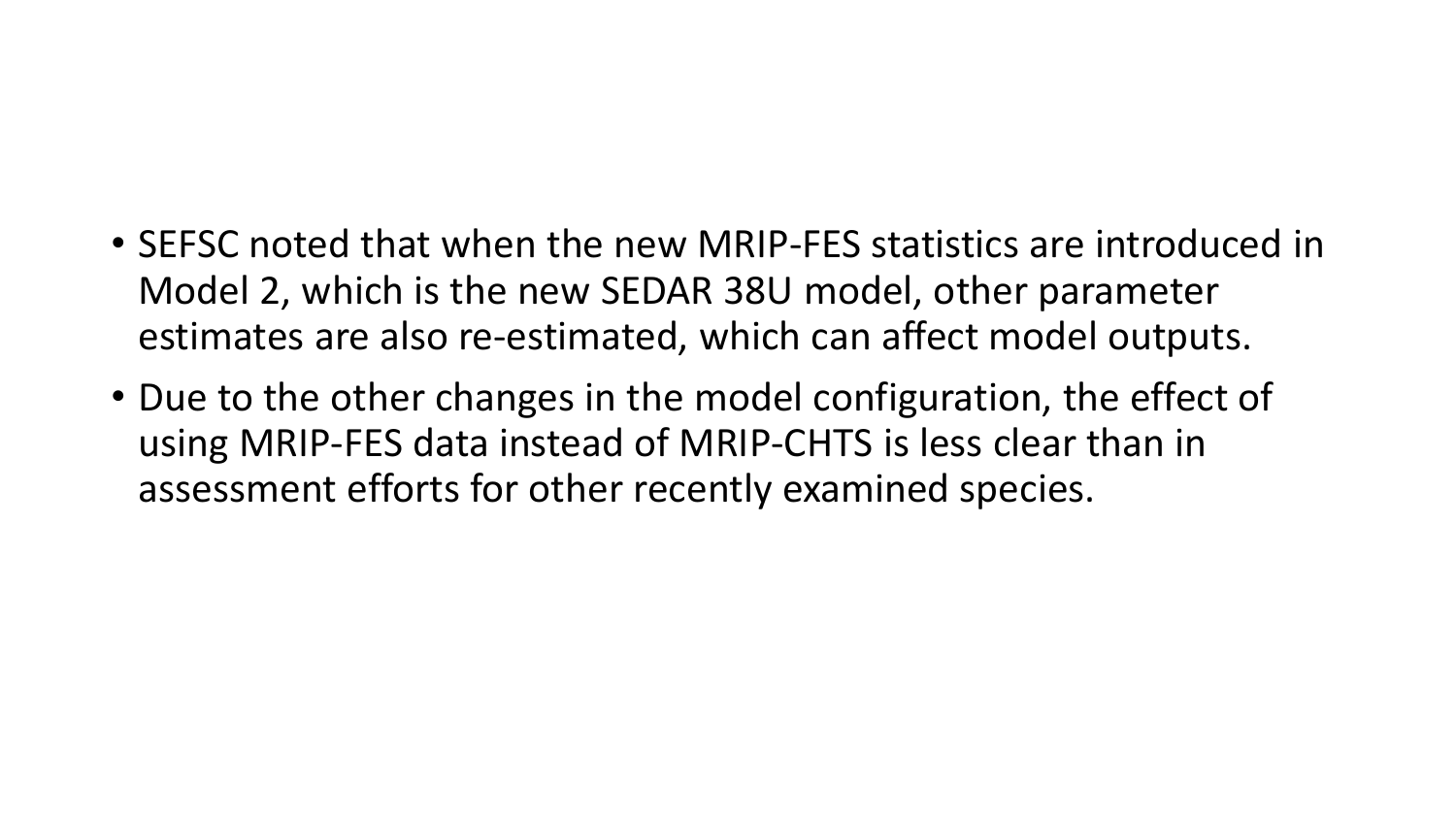### Commercial landings comparison: SEDAR 38 versus SEDAR 38 Update

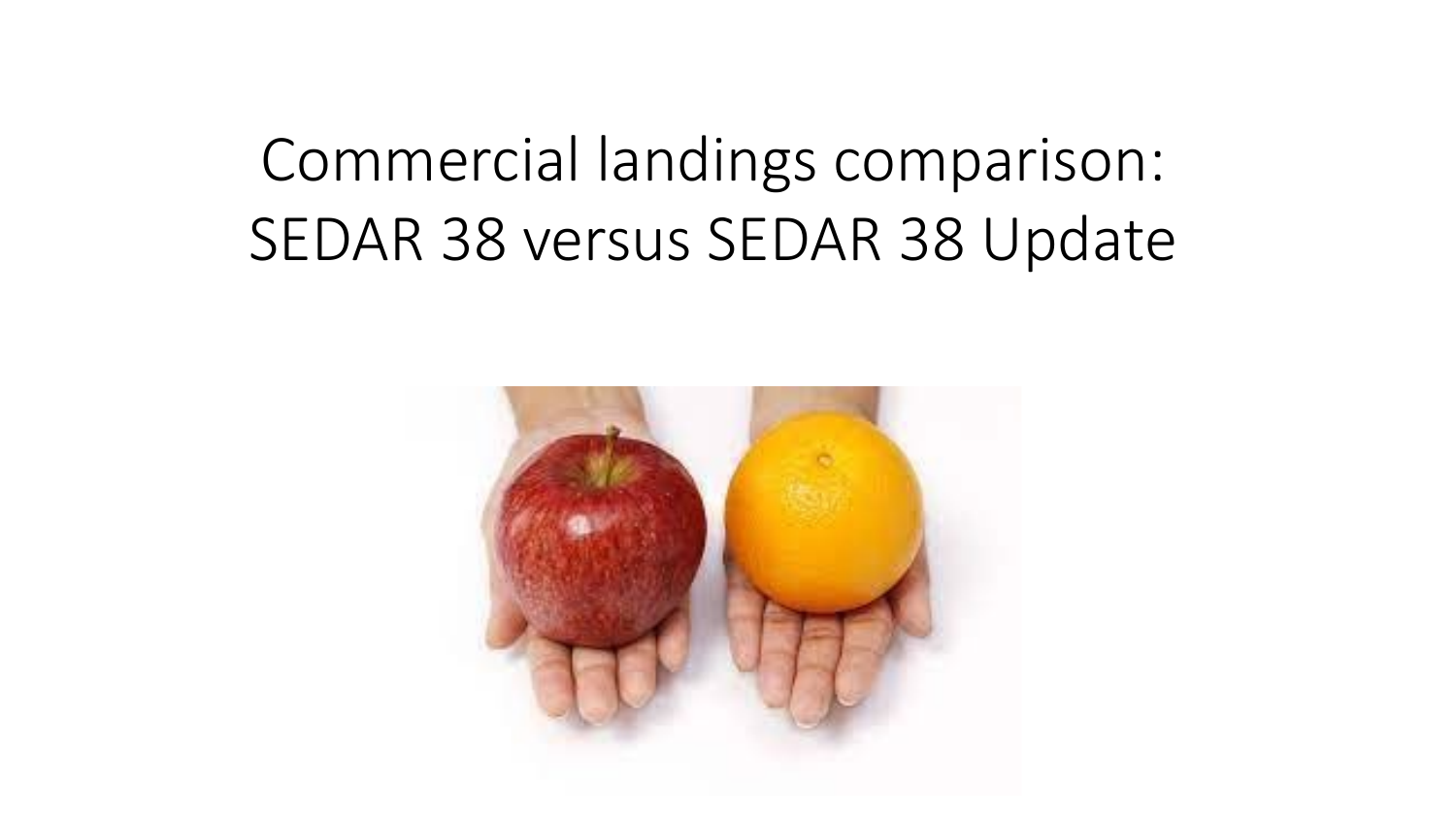- Questions about commercial Gulf king mackerel landings from the June 2021 Council meeting.
- Data shown in the Council table contained errors attributable to differences in how data were presented in the stock assessment report.
- While the underlying commercial data were essentially identical, data were summarized in ways that made comparison between tables inappropriate (e.g. fishing year versus calendar year, total catch versus gear- or region-specific catch).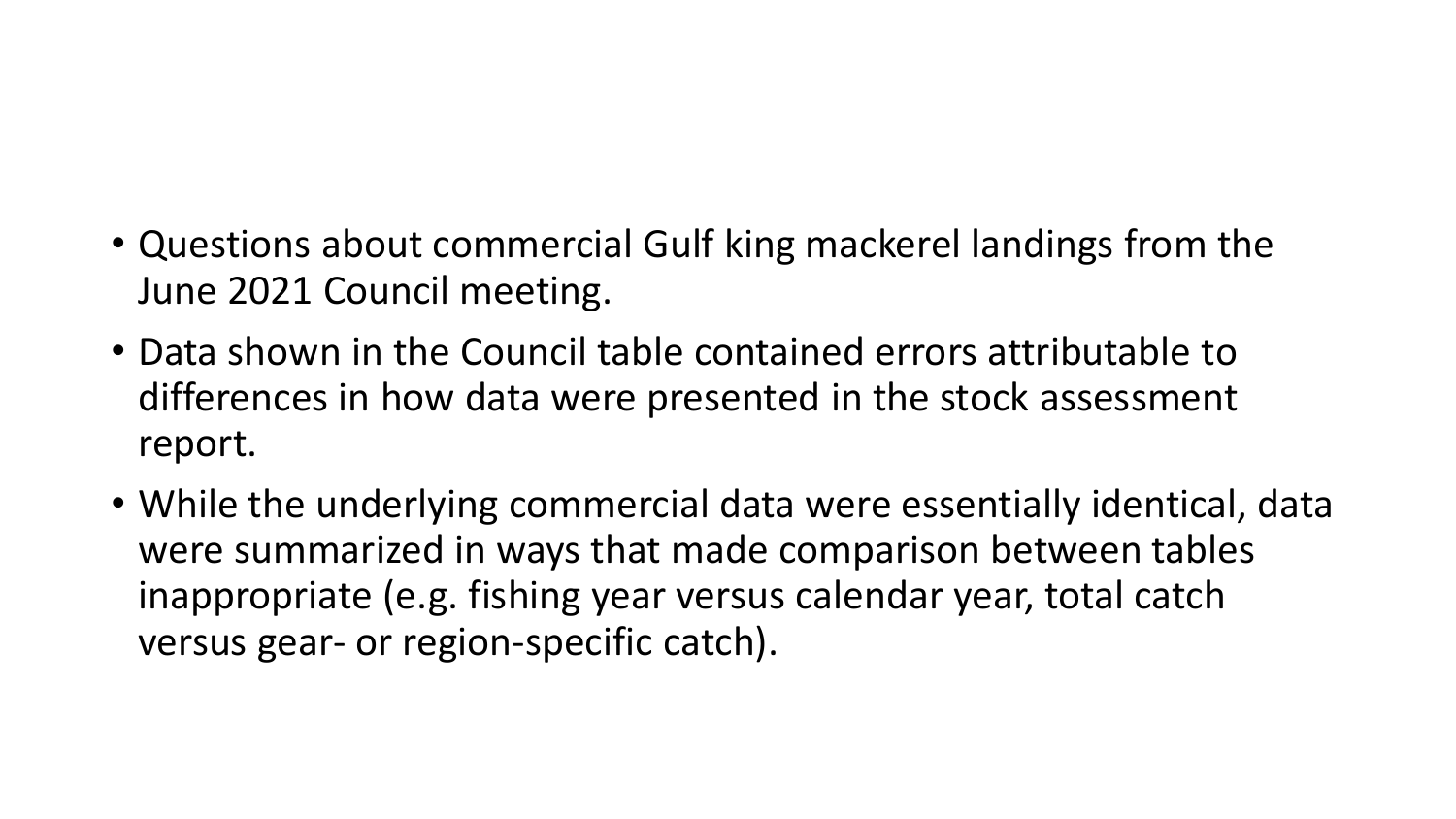### • The SEFSC confirmed that the final assessment data were virtually unchanged between the SEDAR 38 AW and SEDAR 38U.

- The SEFSC is working on a standardized documentation procedure to homogenize the documentation between stock assessments, and welcomed the SSC's input in that process.
- The SEFSC maintains that it is well-equipped and willing to address any data issues or questions.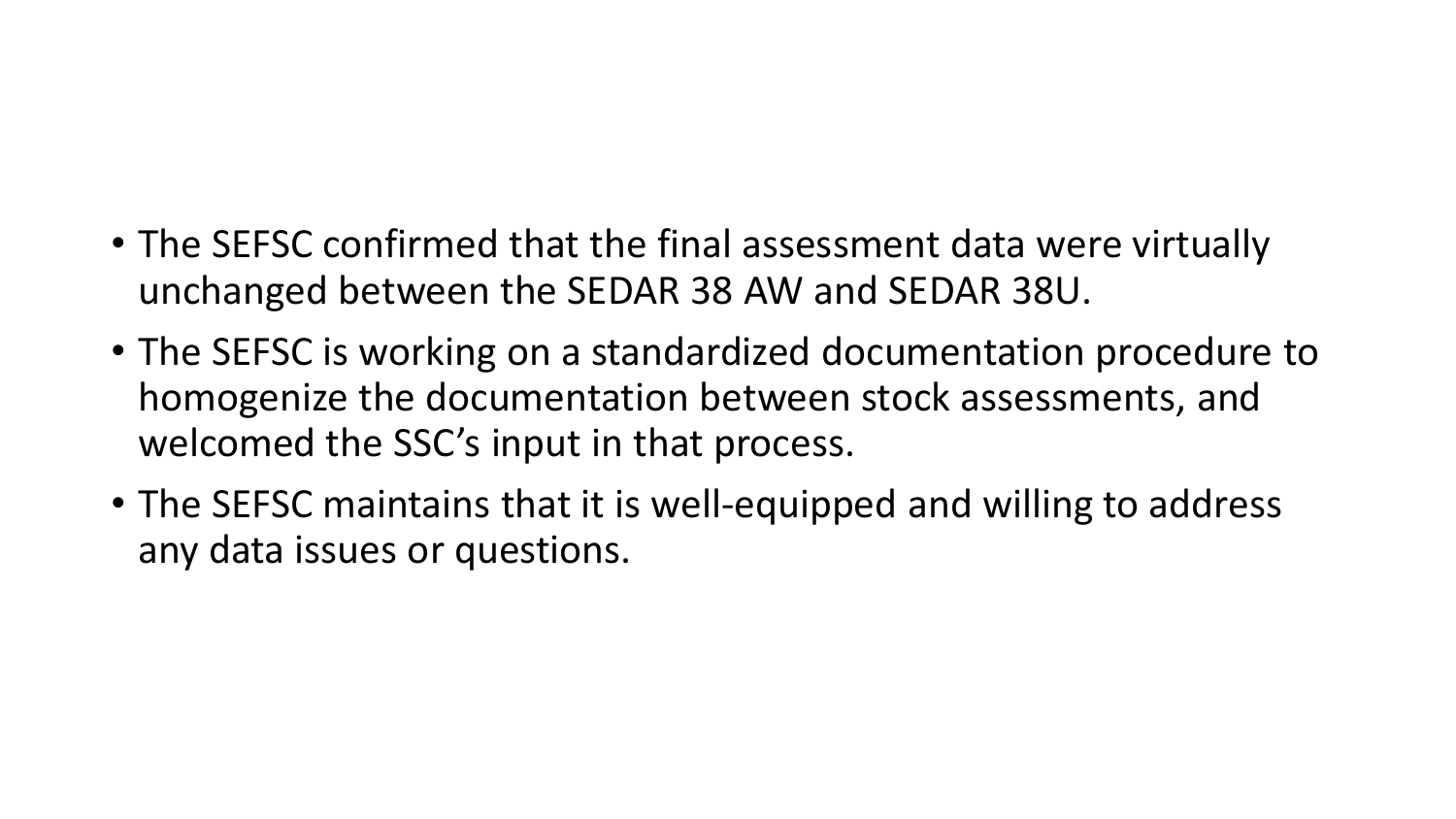### Sustainable Fisheries Agenda Item V

NS1 Technical Guidance Subgroup 3 Technical Memo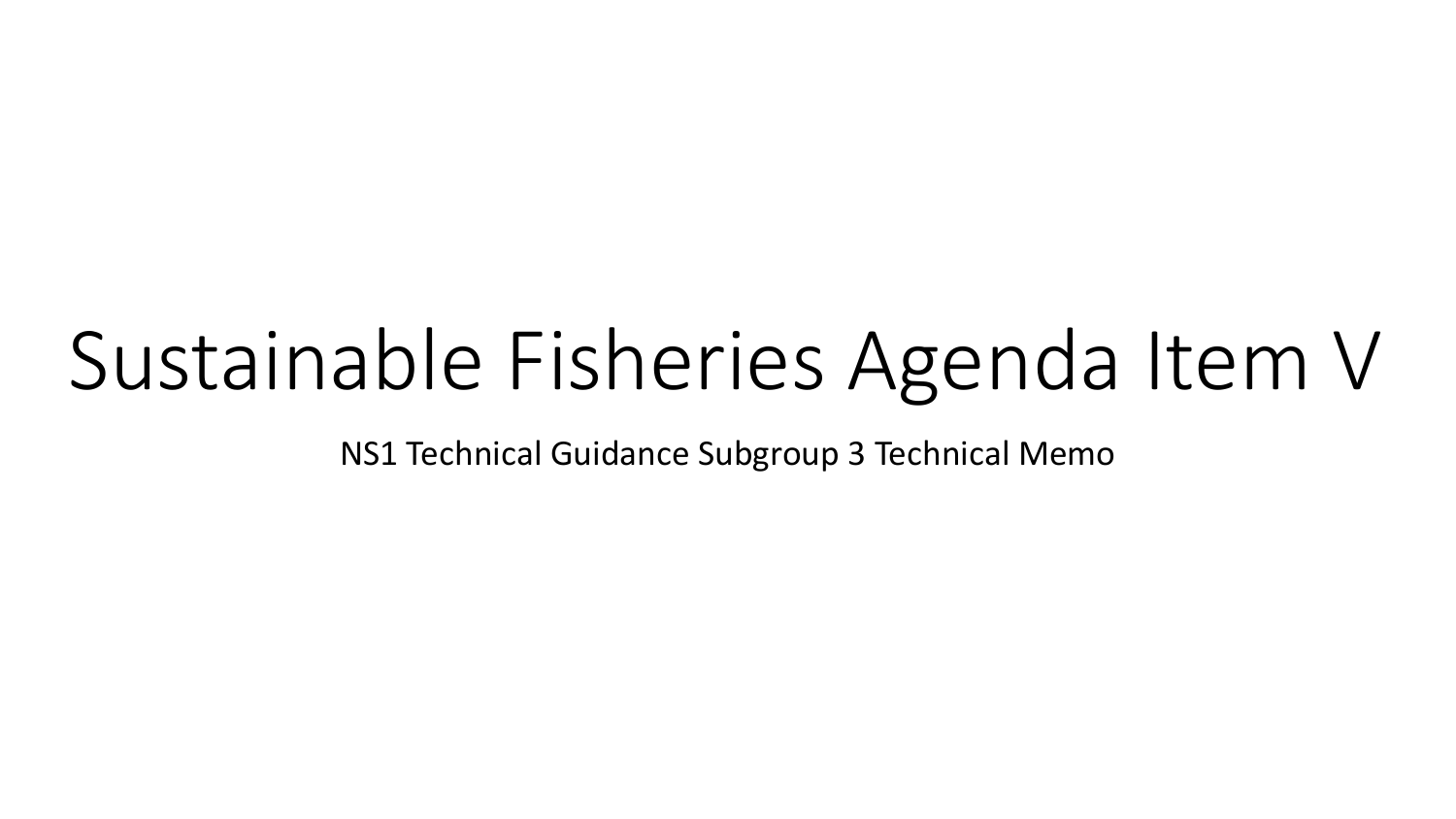#### • The ACL is used as a metric to prevent overharvest and is associated with accountability measures.

- Since 2007, the standard ACL is expressed in as amounts of fish in either number or weight.
- However, there are occasions where data limitations for a stock result in the inability to set an ACL expressed in amounts of fish, and technical memo has recently been developed to address this issue.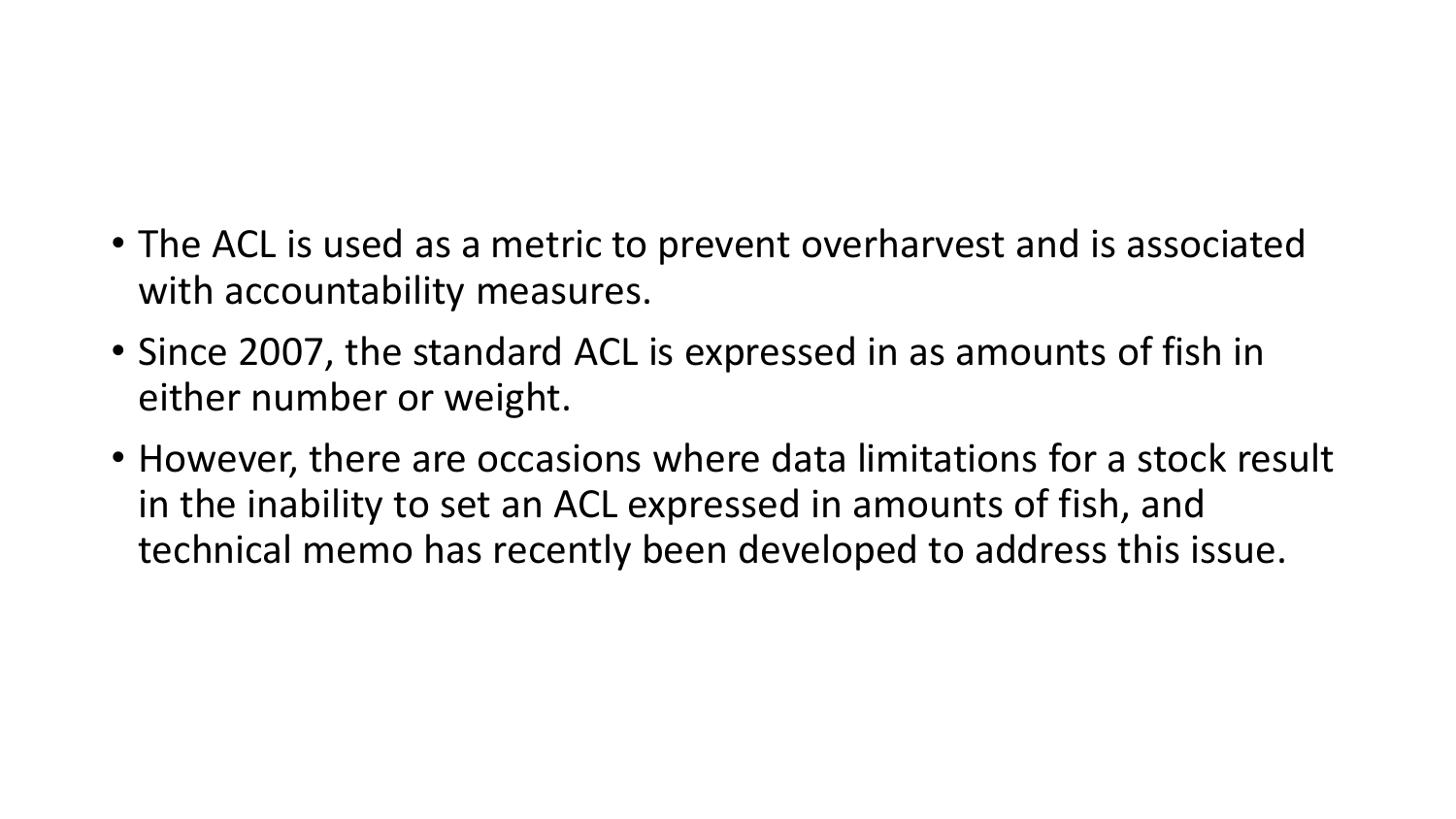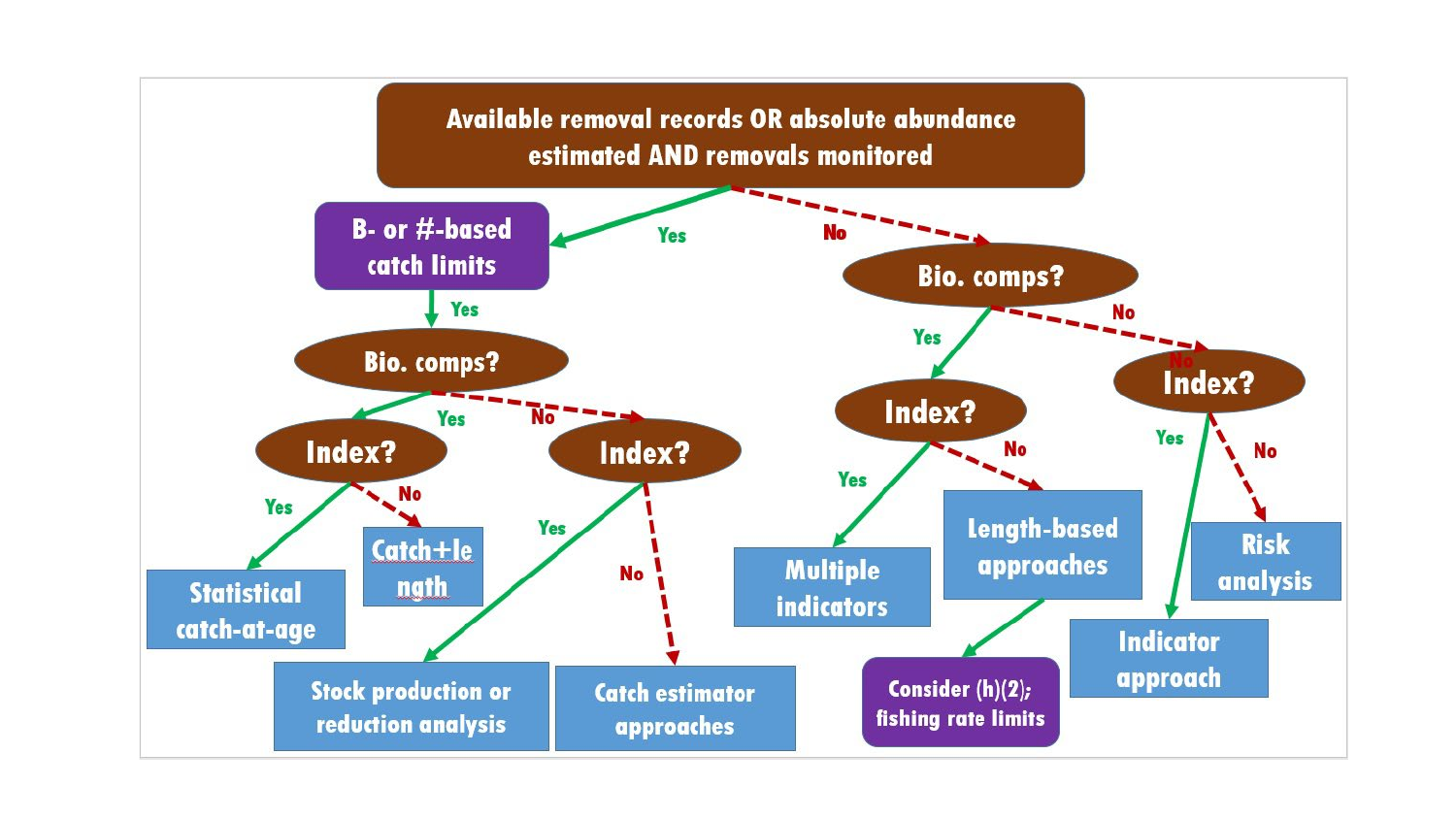- An ACL expressed as a rate could be used when a stock assessment provides an estimate of fishing mortality (F) and a maximum fishing mortality threshold has been defined. If this approach is taken, the ACL would be expressed in F instead of an amount of fish.
- An indicator-based approach using length data could be used as a way to indirectly inform a rate description for the ACL.
- Considering the length-based approach, the SSC agreed that spiny lobster would make a good candidate species for exploring these approaches since the stock is largely managed using only a size limit. Additionally, a few deep-water species may benefit from an alternative ACL description.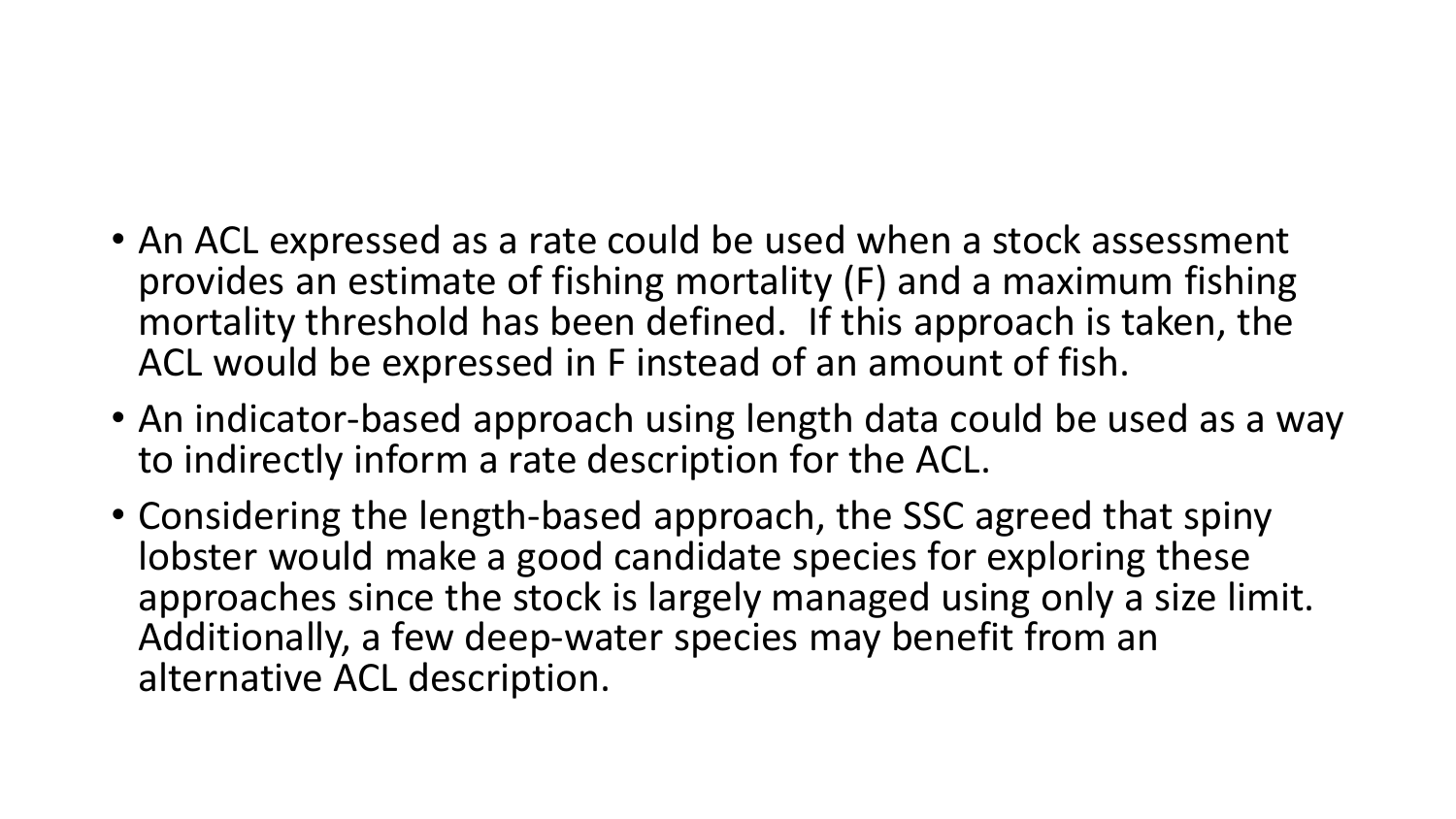### Reef Fish Agenda Item V

Red Grouper Interim Analysis Presentation and SSC Recommendations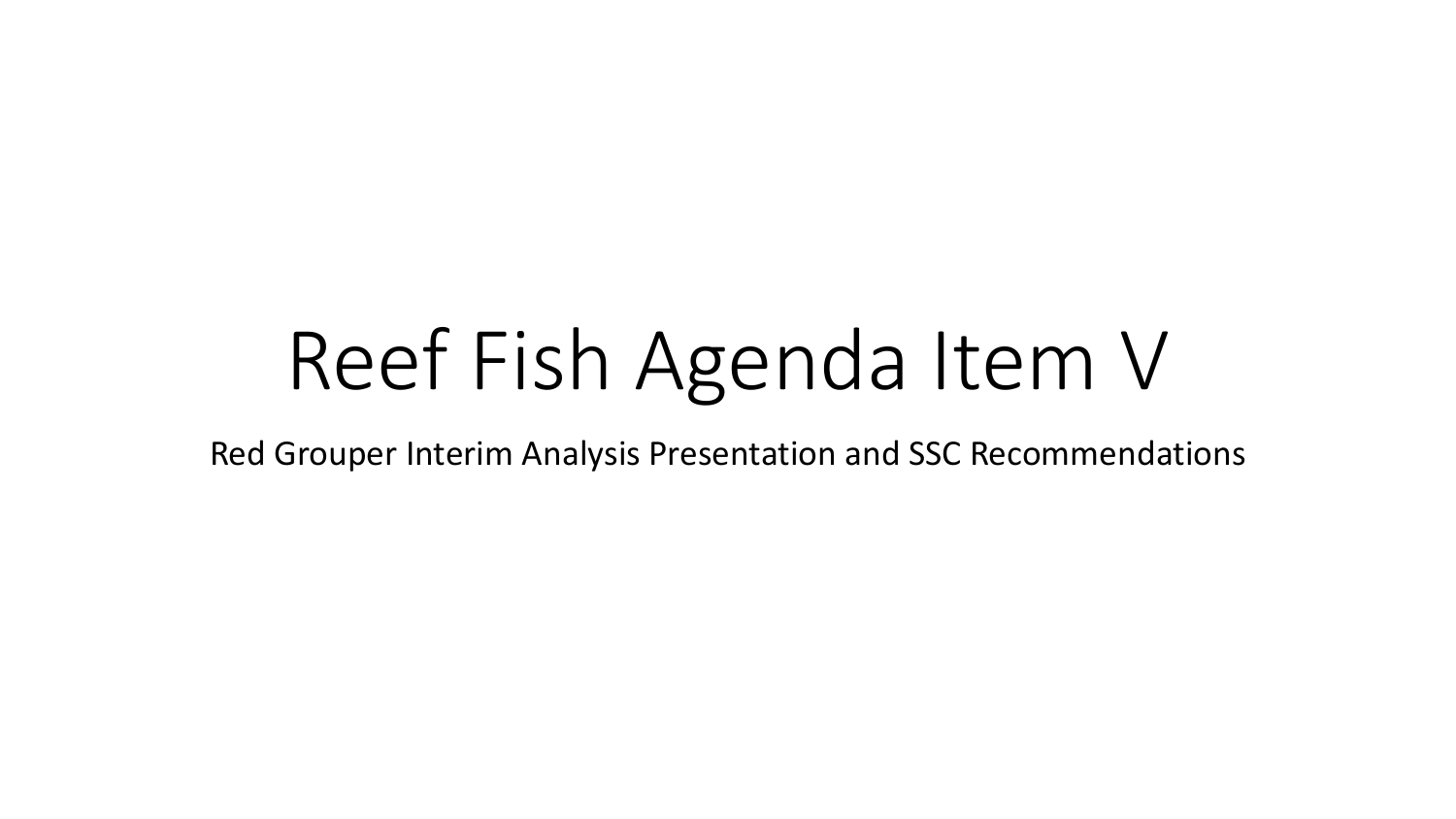- Recently, the SEFSC has begun exploring the discrepancies between modeled weight estimates and those reported in the Annual Catch Limit (ACL) Monitoring Dataset in the recreational landings.
- Recreational landings data is input in stock assessment models as numbers of fish but need to be converted to weight to calculate catch advice.
- Investigations into red grouper-specific recreational landings indicated that the stock assessment model underestimated the average weight of an individual by approximately 2 pounds.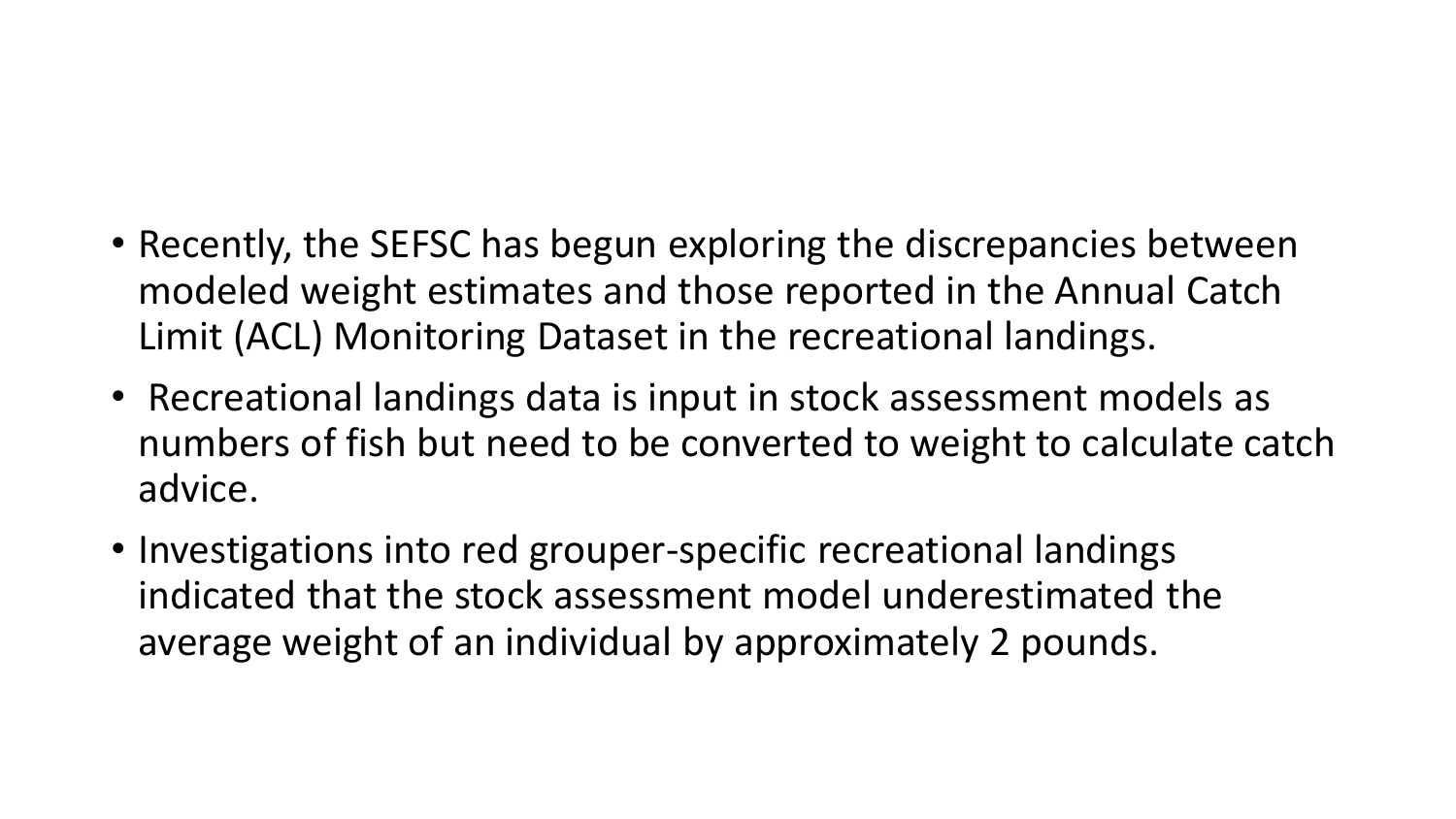Assessment model underestimated mean weight landed by the recreational fishery.



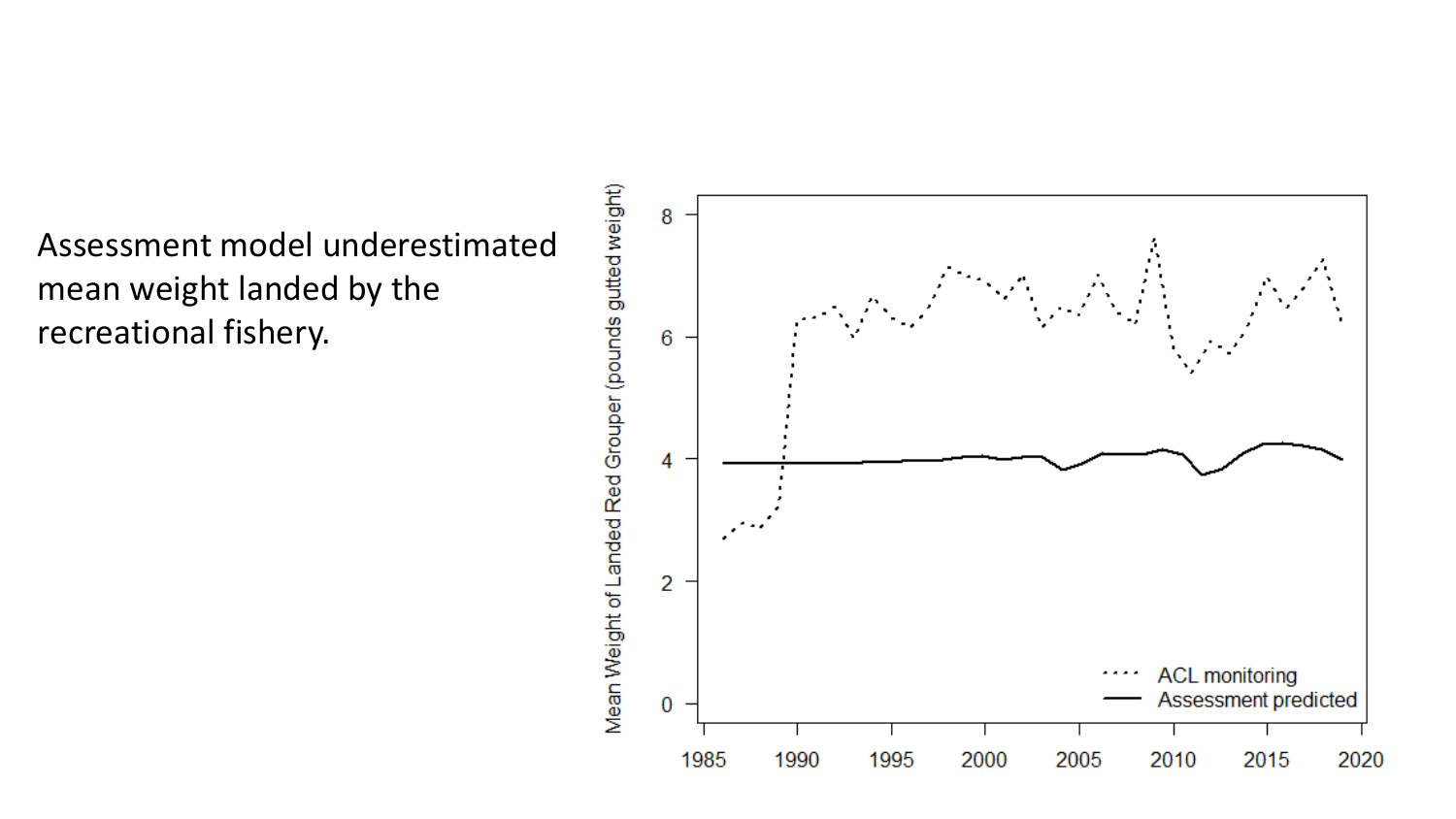Assessment predicted recreational landings in weights were multiplied by a mean weight (MW) scalar

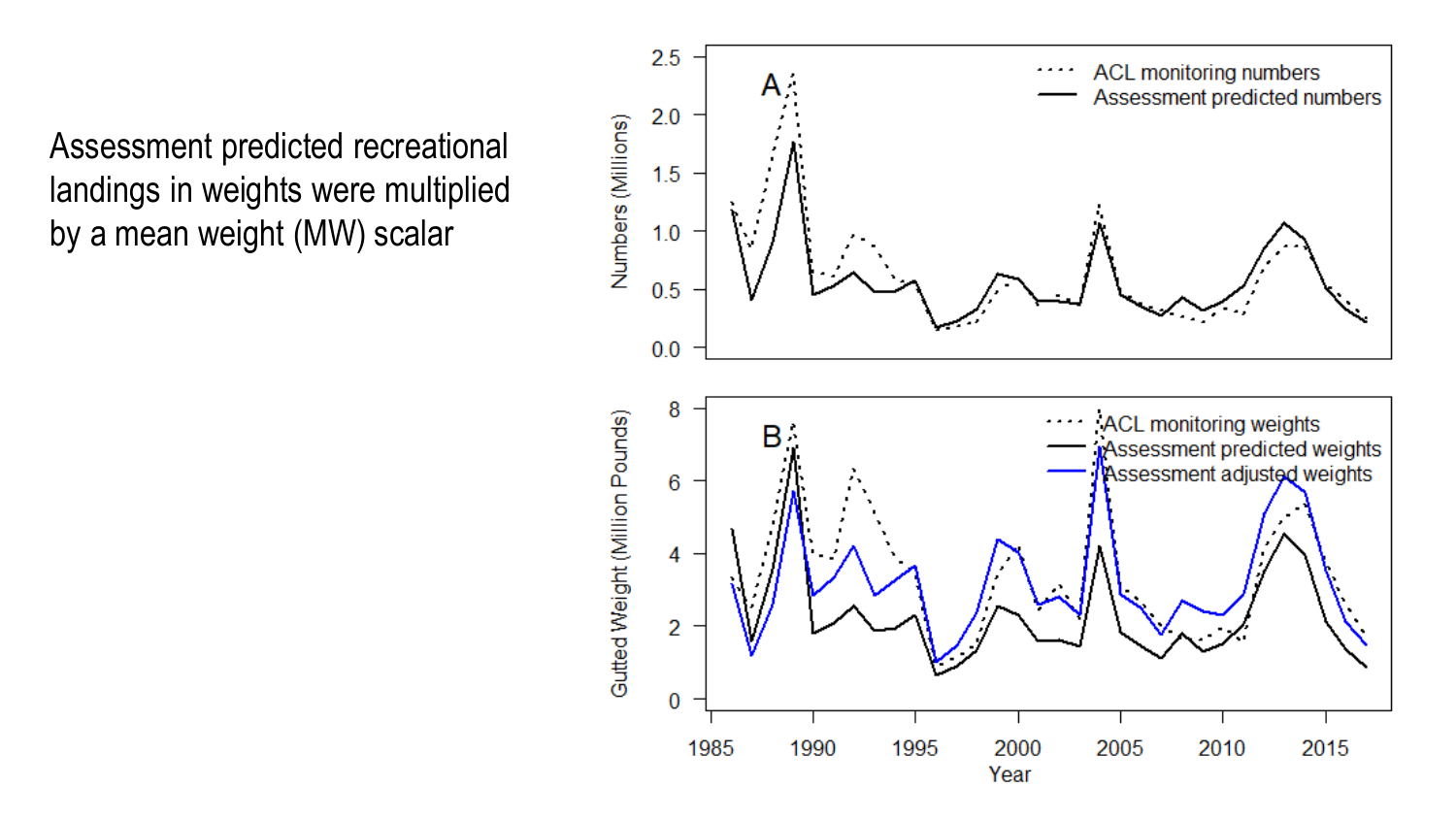Projected (2020-2024) recreational landings scaled up by 1.597.

Original OFL refers to Amendment 53 following reallocation

Adjustments: 5.99 mp gw (OFL) Probability of Overfishing 0.50

5.57 mp gw (ABC) Probability of Overfishing 0.30

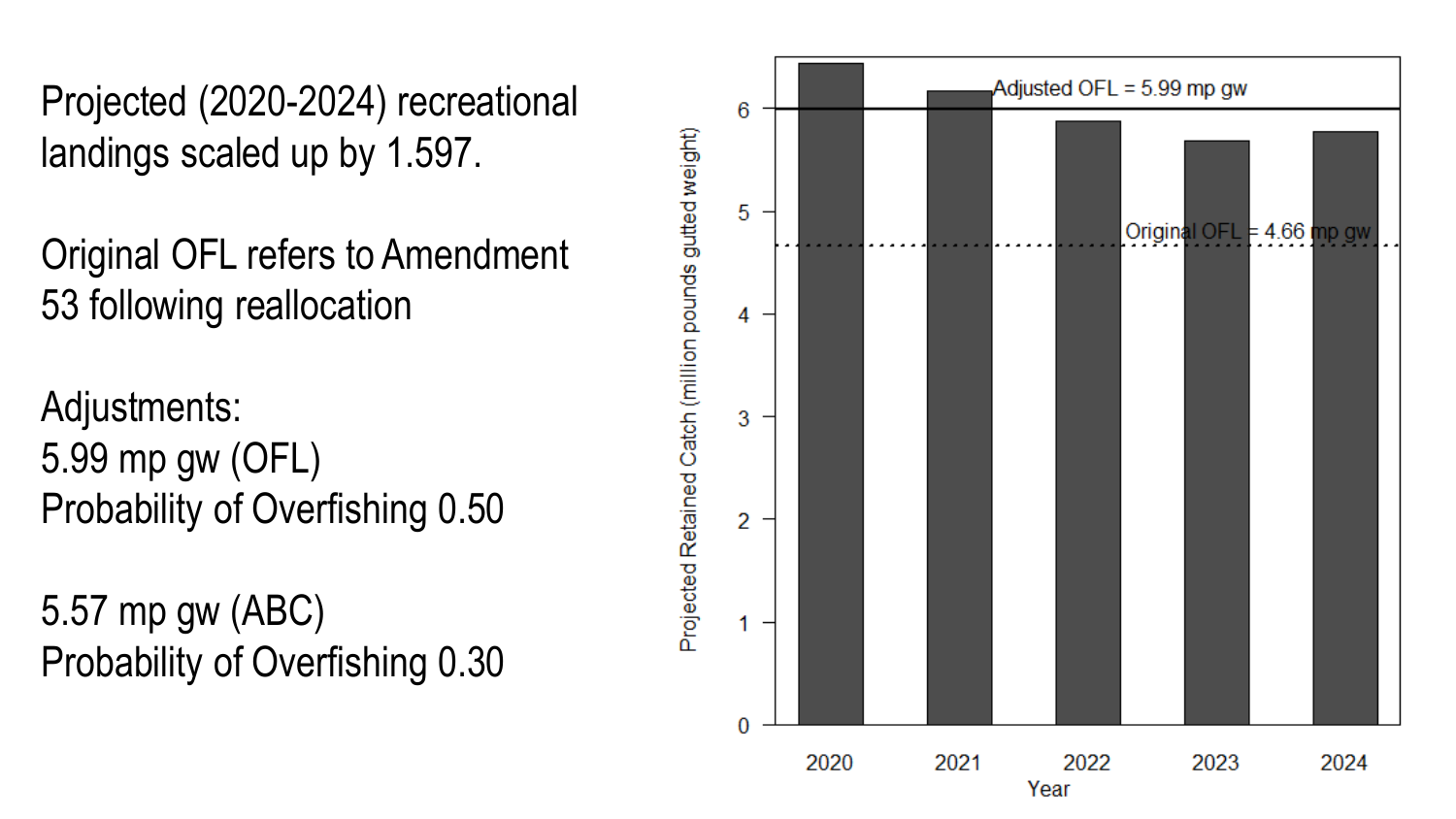**MOTION: The SSC accepts the new mean weight estimation methodology to estimate the weight of recreationally caught red grouper.** 

*Motion carried without opposition***.**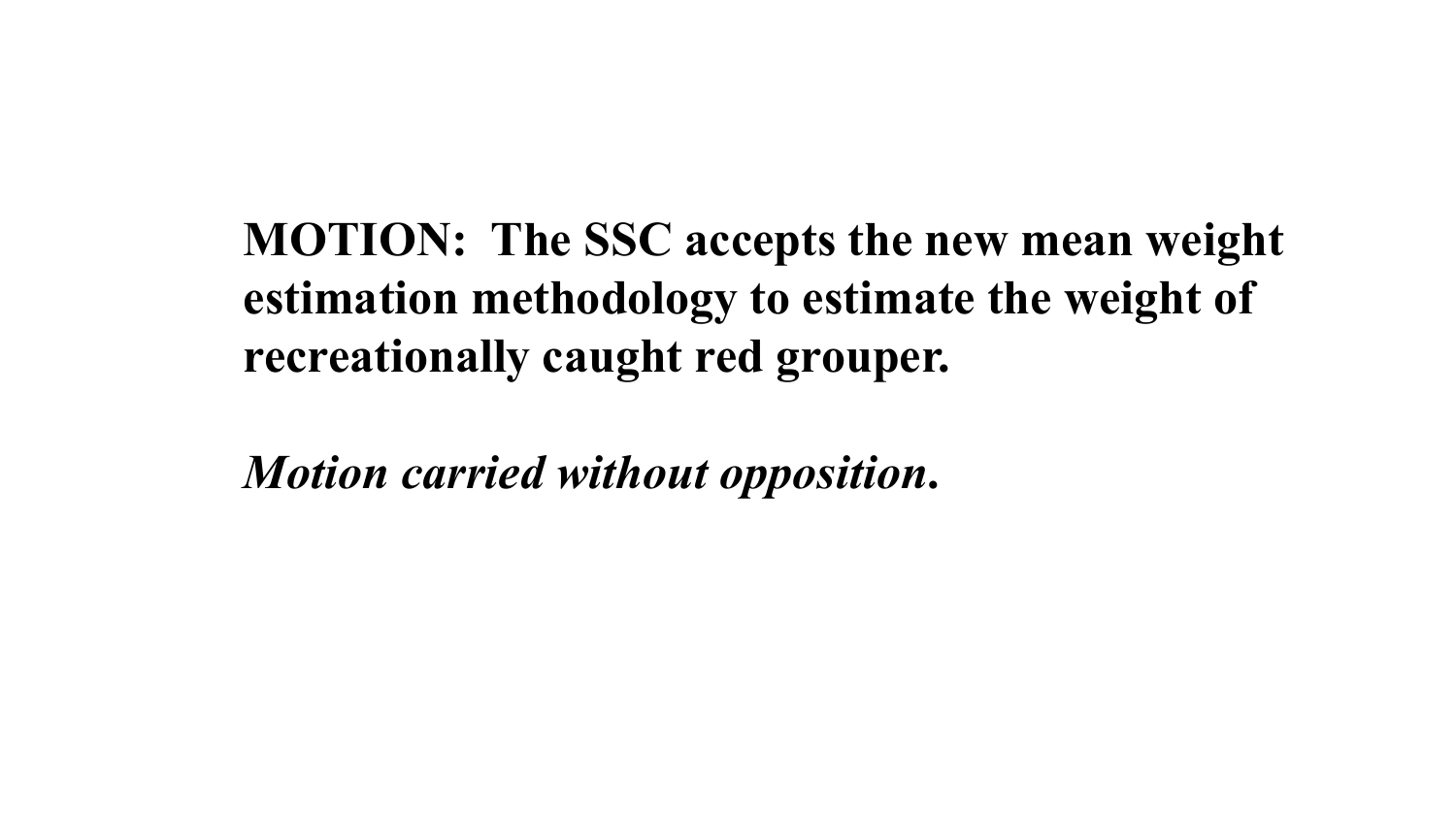- SEFSC introduced a proposed change to the IA approach for red grouper. Since the terminal of SEDAR 61 was 2017, it would be advantageous to inform new projections using an index-based harvest control rather than the forecasted index generated based on the inherent assumptions of SEDAR 61.
- SEFSC proposed using the NMFS Bottom Longline Survey (NMFS BBL) as the index of abundance and stated that the index estimates had been spatially adjusted in 2020 to account for the reduced sampling effort due to COVID.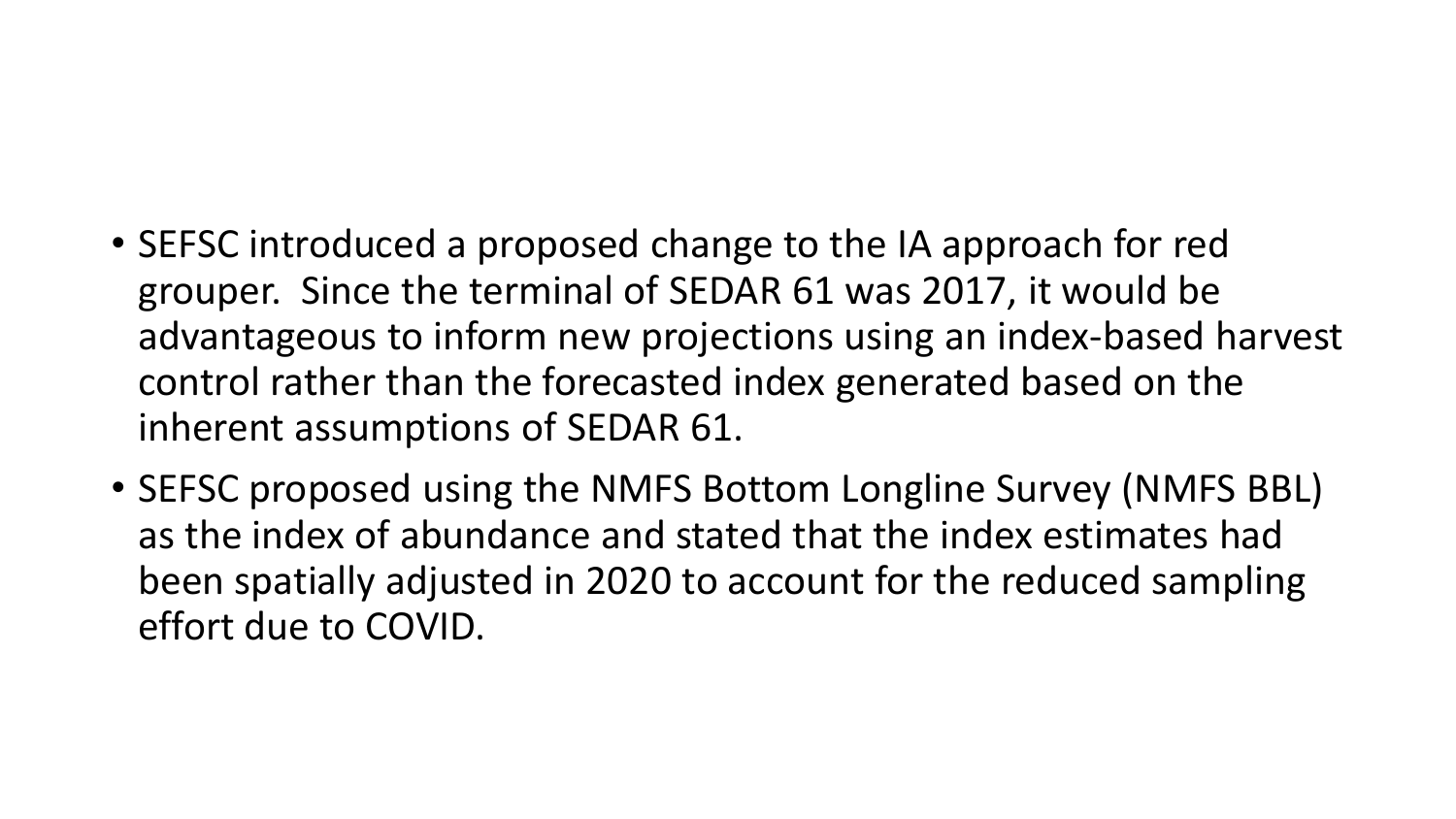

Year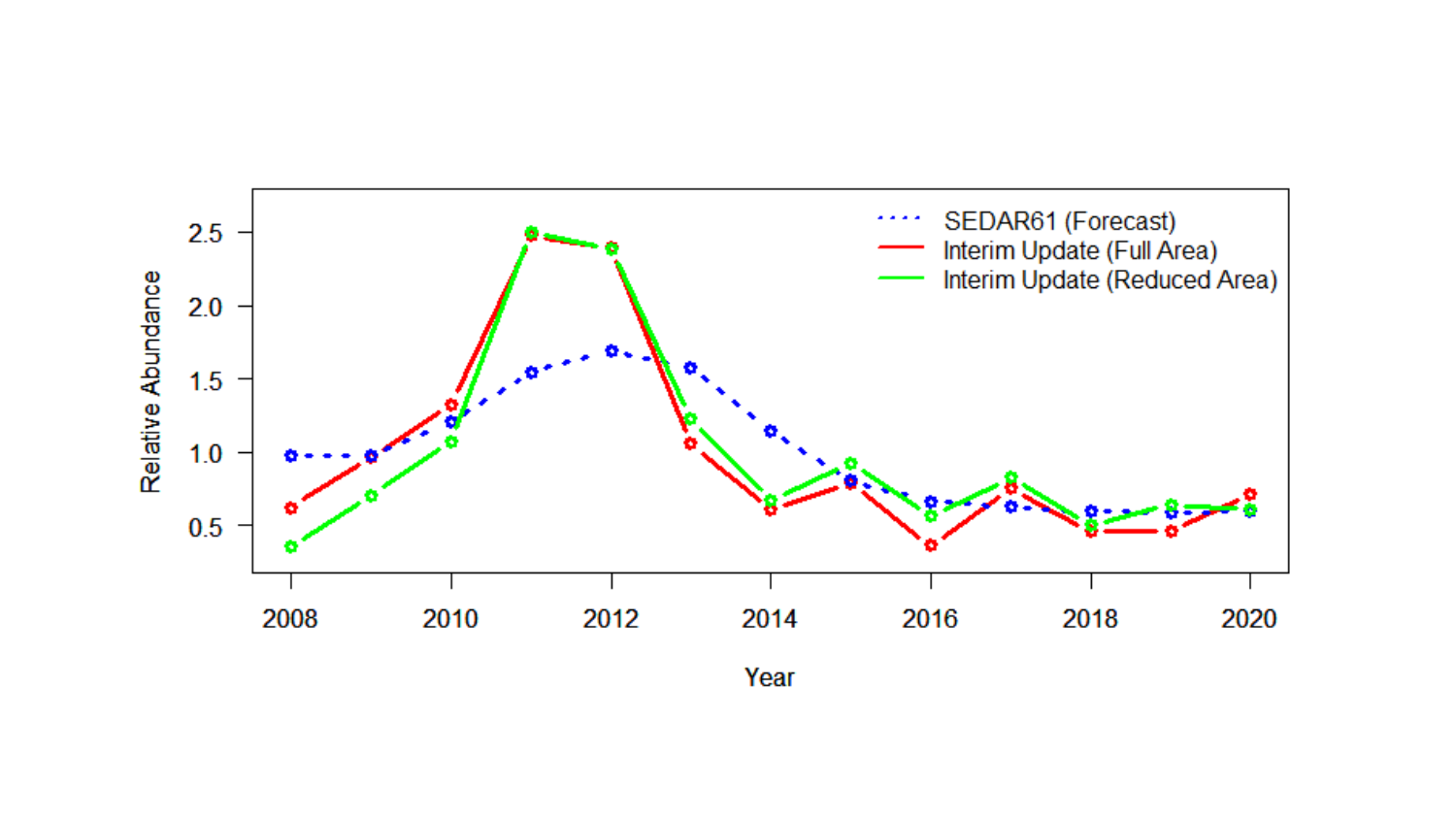### • This index-based harvest control rule has performed well in accounting for episodic natural mortality events in red snapper and gray triggerfish (Huynh *et al*. 2020).

- The approach considers a buffer for tolerance in observed and reference index value using a three- or five-year moving average.
- This calculation was performed using the allocation scenario currently selected as preferred in Amendment 53 as 59.3% commercial and 40.7% recreational.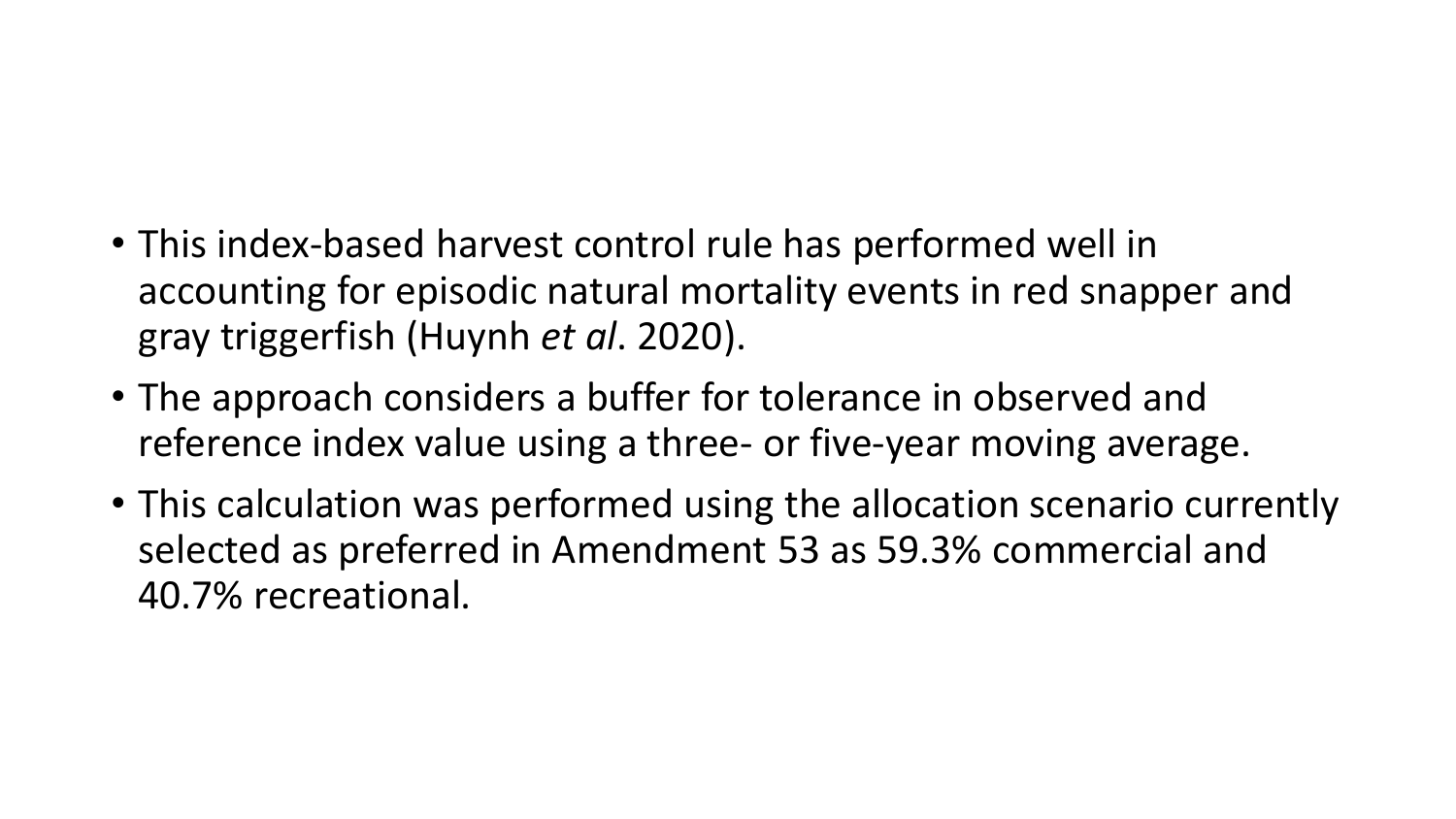Huynh et al. (2020) approach modified to include buffer for tolerance in observed and reference index values using 3-or 5-year moving average.

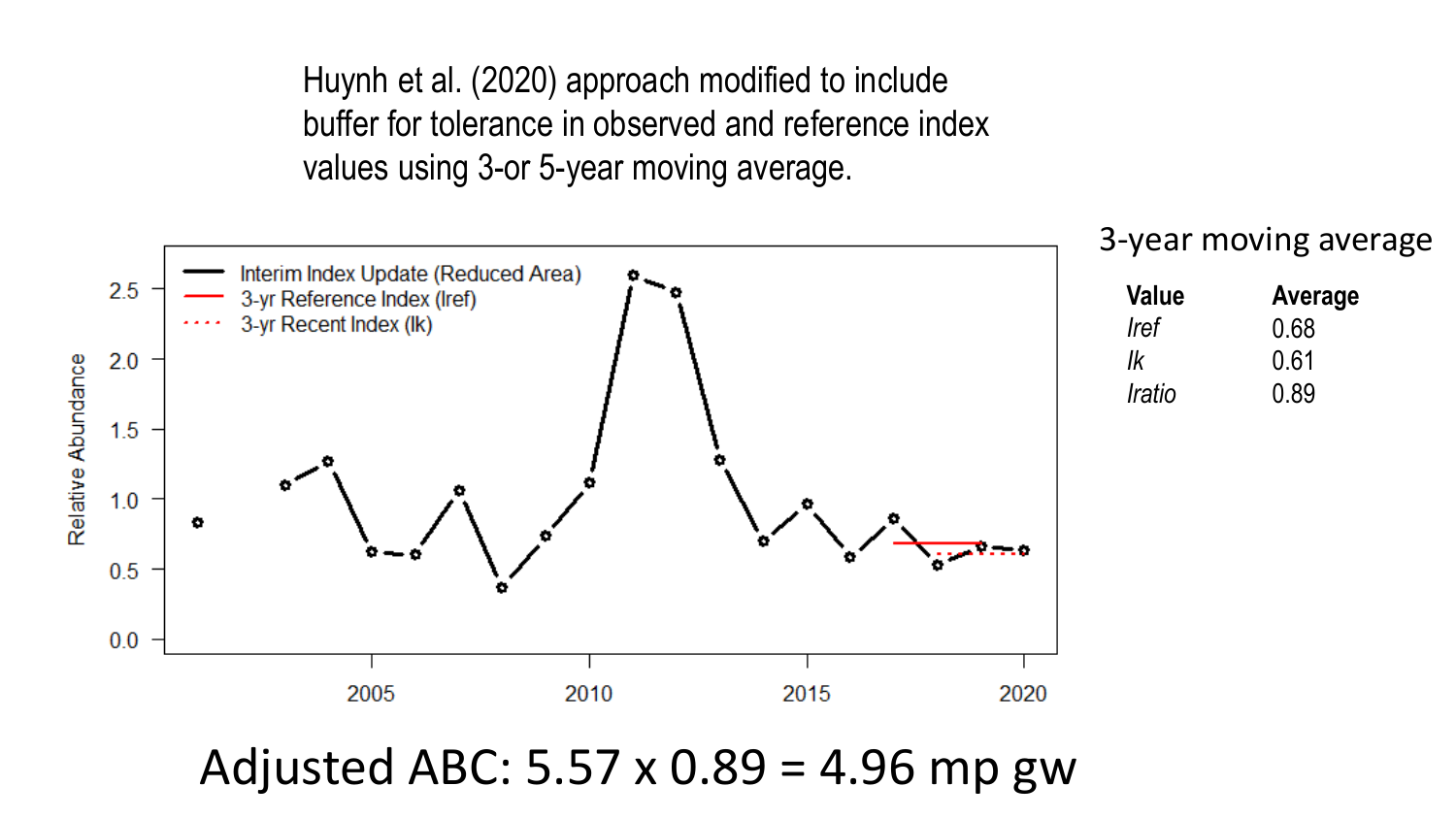

#### 5-year moving average

| <b>Average</b> |  |  |
|----------------|--|--|
| 0.72           |  |  |
| 0.65           |  |  |
| 0.91           |  |  |
|                |  |  |

Adjusted ABC: 5.57 x 0.91 = 5.07 mp gw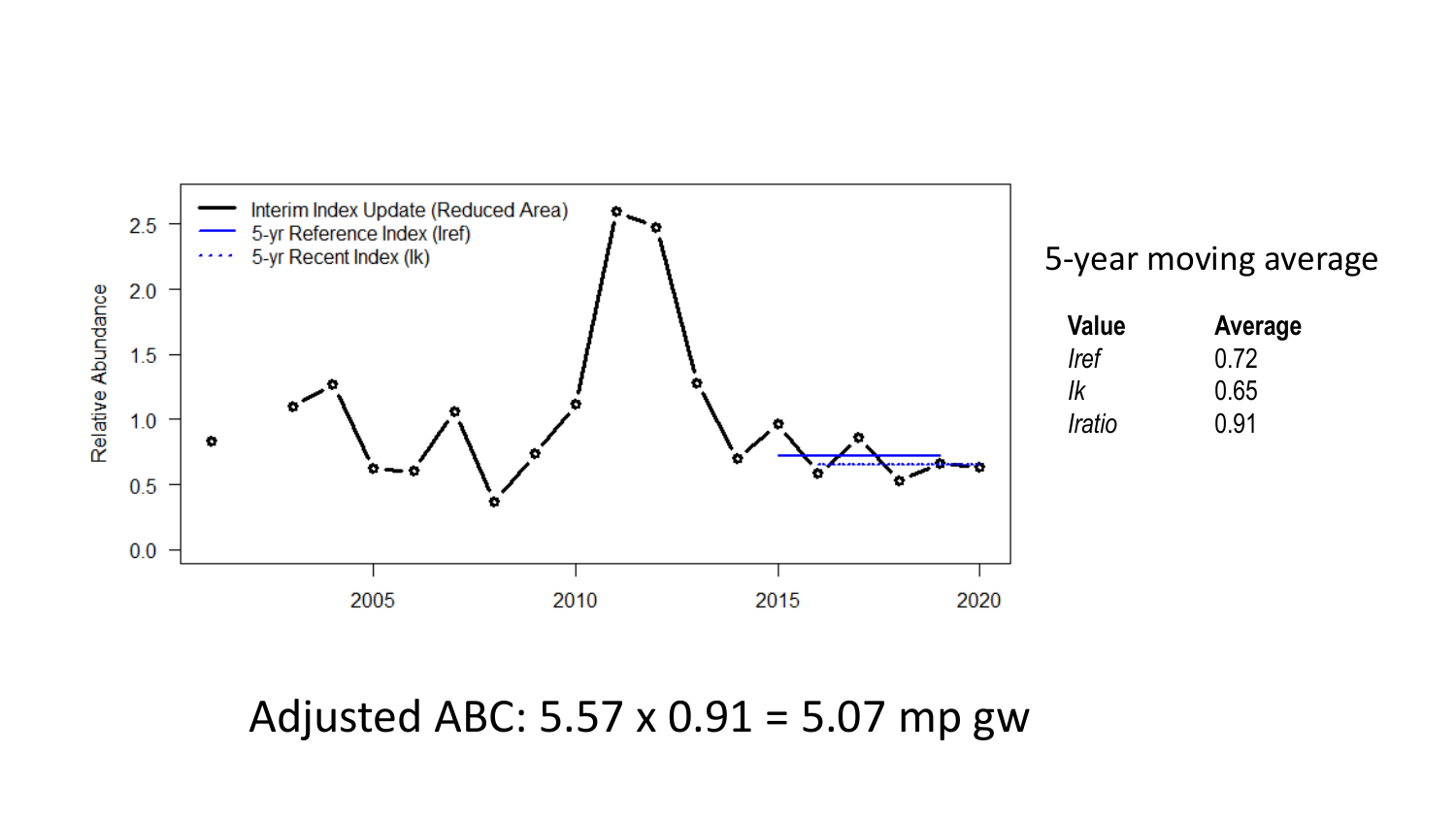### • The SSC discussed the merits of either a three- or five-year moving average for adjusting the ABC from the OFL.

- While an average using more years of data provides some stability in catch advise, a shorter temporal focus would allow for a more 'real time' approach to management.
- Since the Council has a standing request for an annual red grouper IA report from the SEFSC, using a shorter time series could more accurately address management objectives for the stock.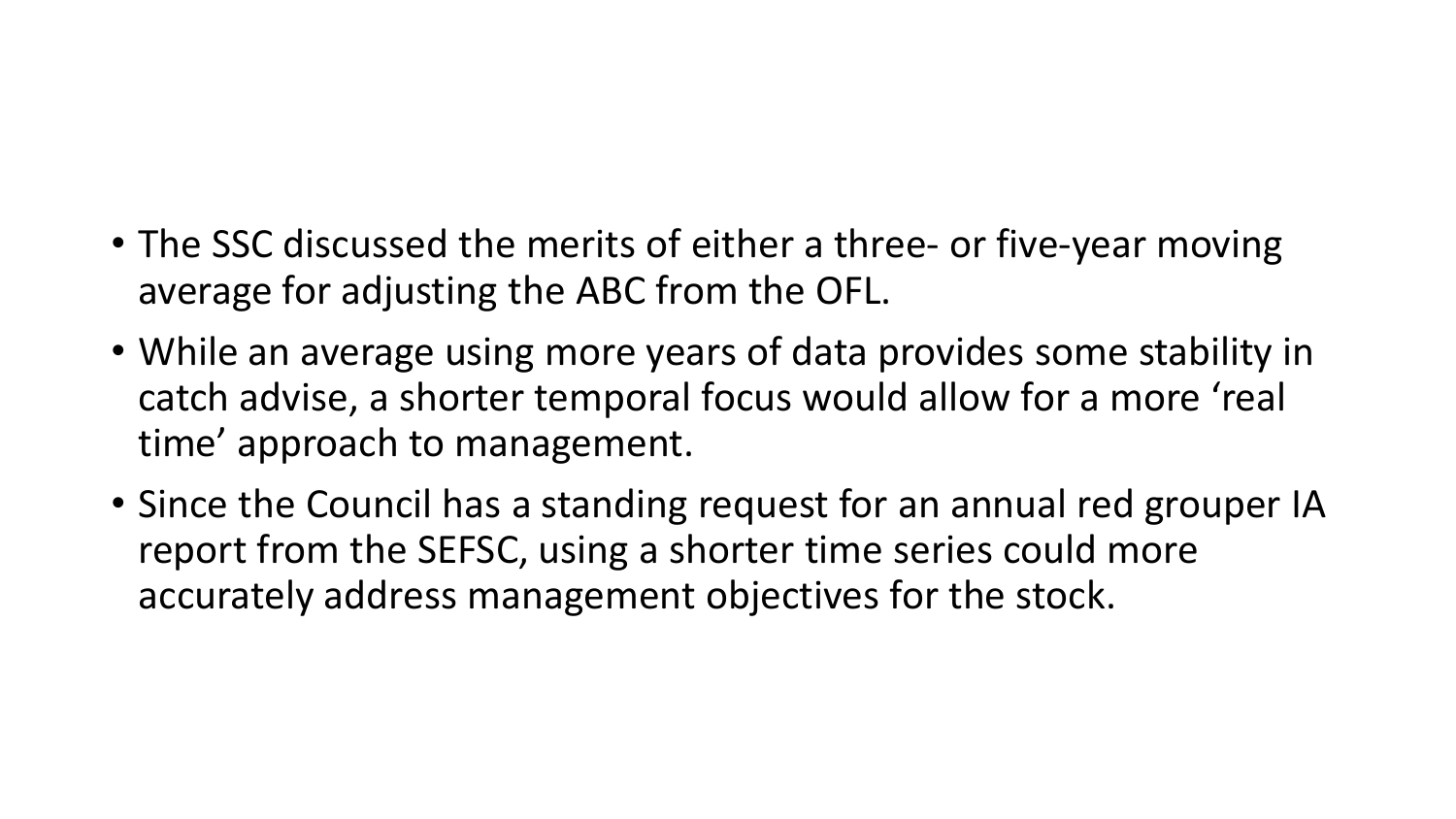**MOTION: The SSC accepts the updated methodology and interim analysis results for red grouper and sets the OFL at 5.99 mp gw and the ABC at 4.96 mp gw using the 3-year moving average for setting the ABC relative to the OFL. These values are in MRIP-FES units.**

*Motion carried 21-2, with one abstention and one absent*.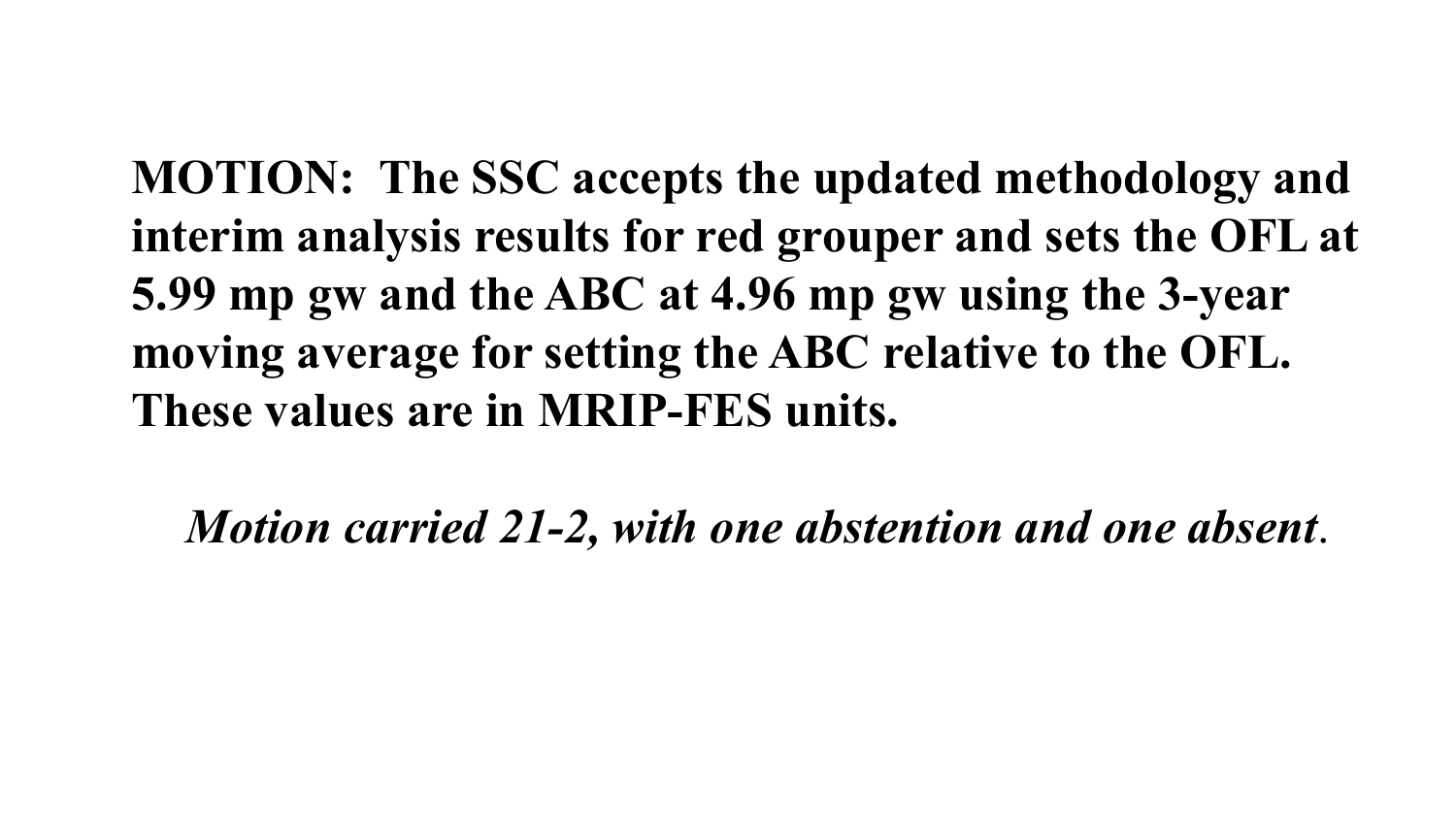## Reef Fish Agenda Item VI

Presentation on Greater Amberjack Calibrated Landings and Catch Limits, and Proposed Management Alternatives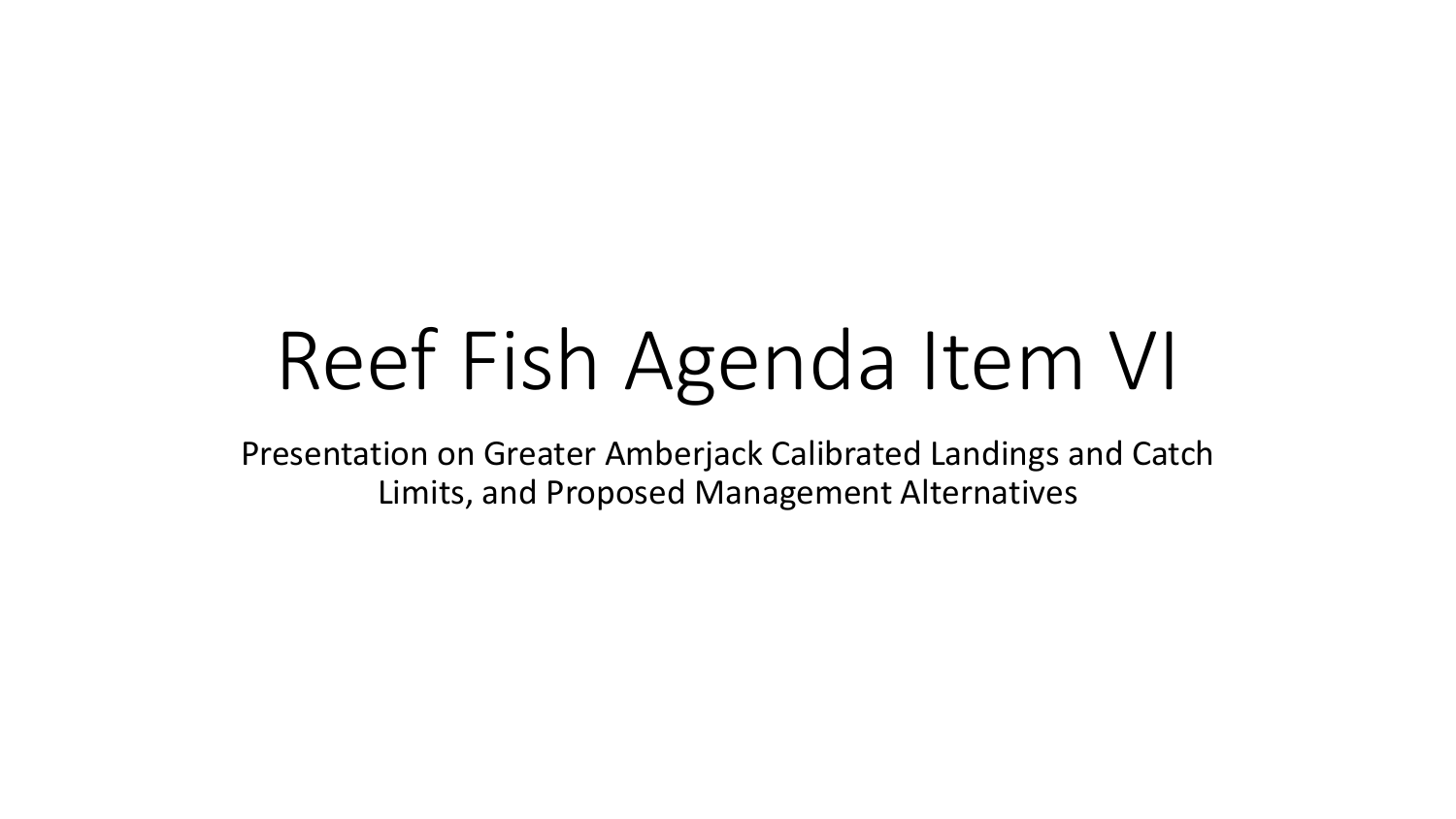- SEFSC staff introduced a new R-based statistical software approach to generate projections that had not been previously used for greater amberjack.
- Historically, projections are estimated independent of the base model and are difficult to constrain to static targets (e.g.,  $F_{SPR30\%}$ ), consistent annual removals, and a fixed sector allocation using the Stock Synthesis (SS) software.
- The projections obtained from the new methodology look very promising, but before consideration the SSC requested that the SEFSC come back to the SSC at its September 2021 meeting to present this new projection method in its entirety.
- The SSC also requested reviewing the SEDAR 70 assessment again, including the revised projections method, for determination of BSIA.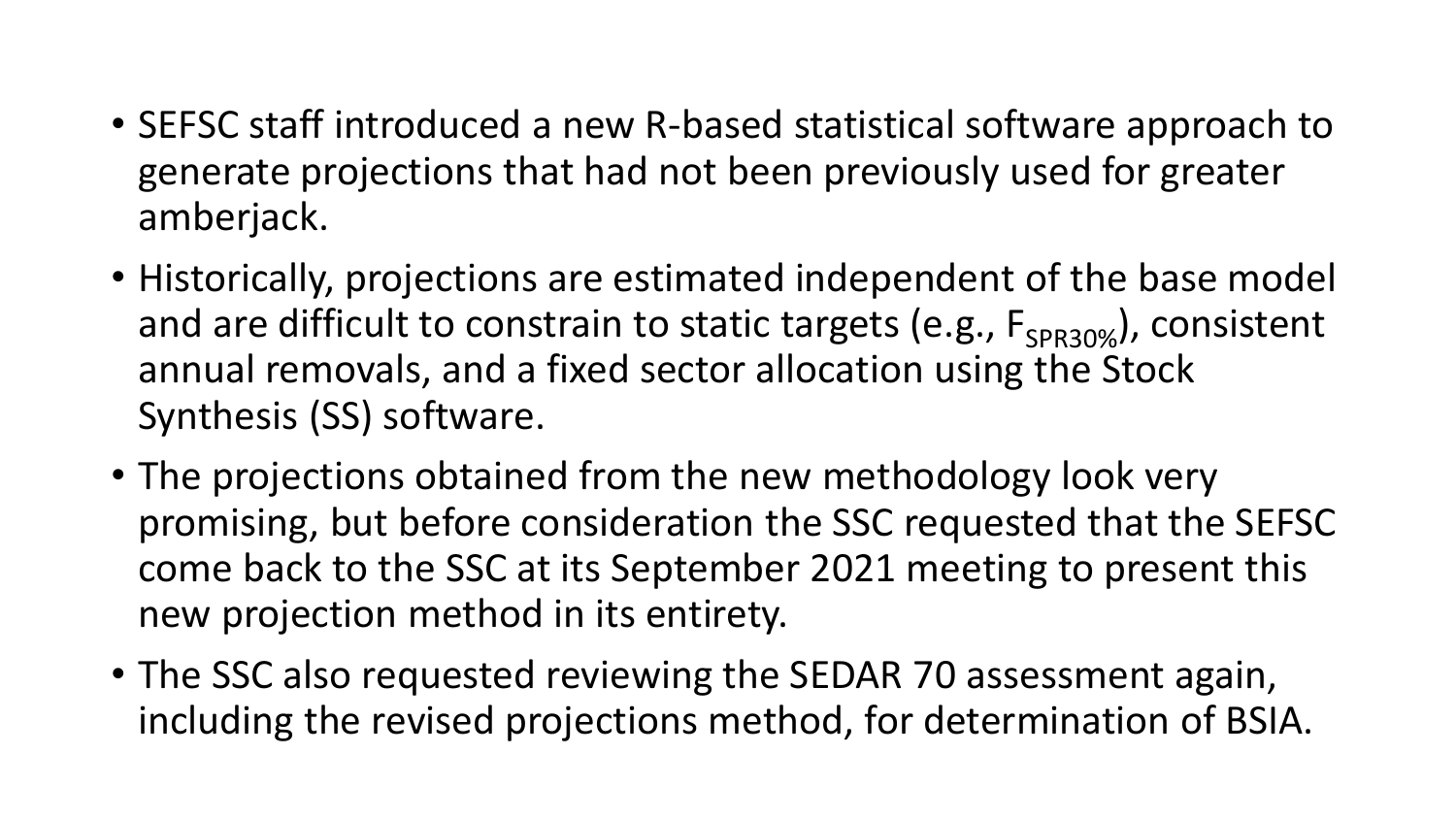## Habitat Protection Committee Agenda Item VI

Draft Generic Essential Fish Habitat Amendment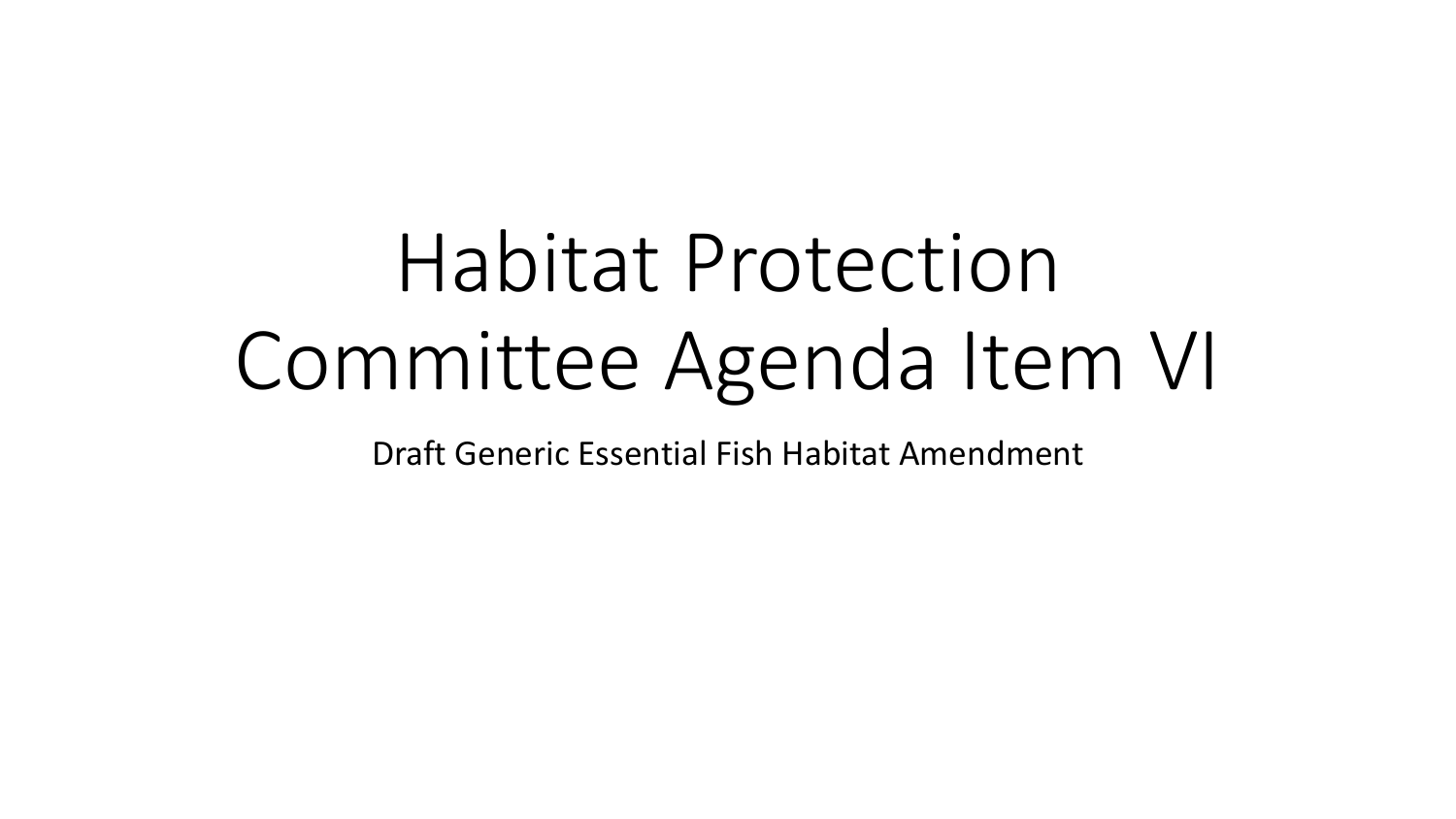- The Council is considering three approaches to update EFH for managed species.
- The first would retain the current methodology of qualitatively joining spatial layers by 5 eco-regions, 12 habitat types, and 3 depth zones with species habitat attributes tables informed by a comprehensive literature review. However, this approach often results in very broad descriptions of EFH.
- An alternative in the draft options document would retain this methodology but would update benthic habitat data sources and life history tables based on information available through 2020.
- The second method uses a non-parametric kernel density estimation approach that would only consider species presence to inform descriptions of EFH. This model is simple to construct and results in a more refined description of EFH.
- The third proposed method would use boosted regression tree modeling to identify and describe EFH. This complex quantitative approach would better measure the linkages between species observations and habitat function. However, this method is complicated, time consuming to perform, and at times can generate results that are difficult to interpret.